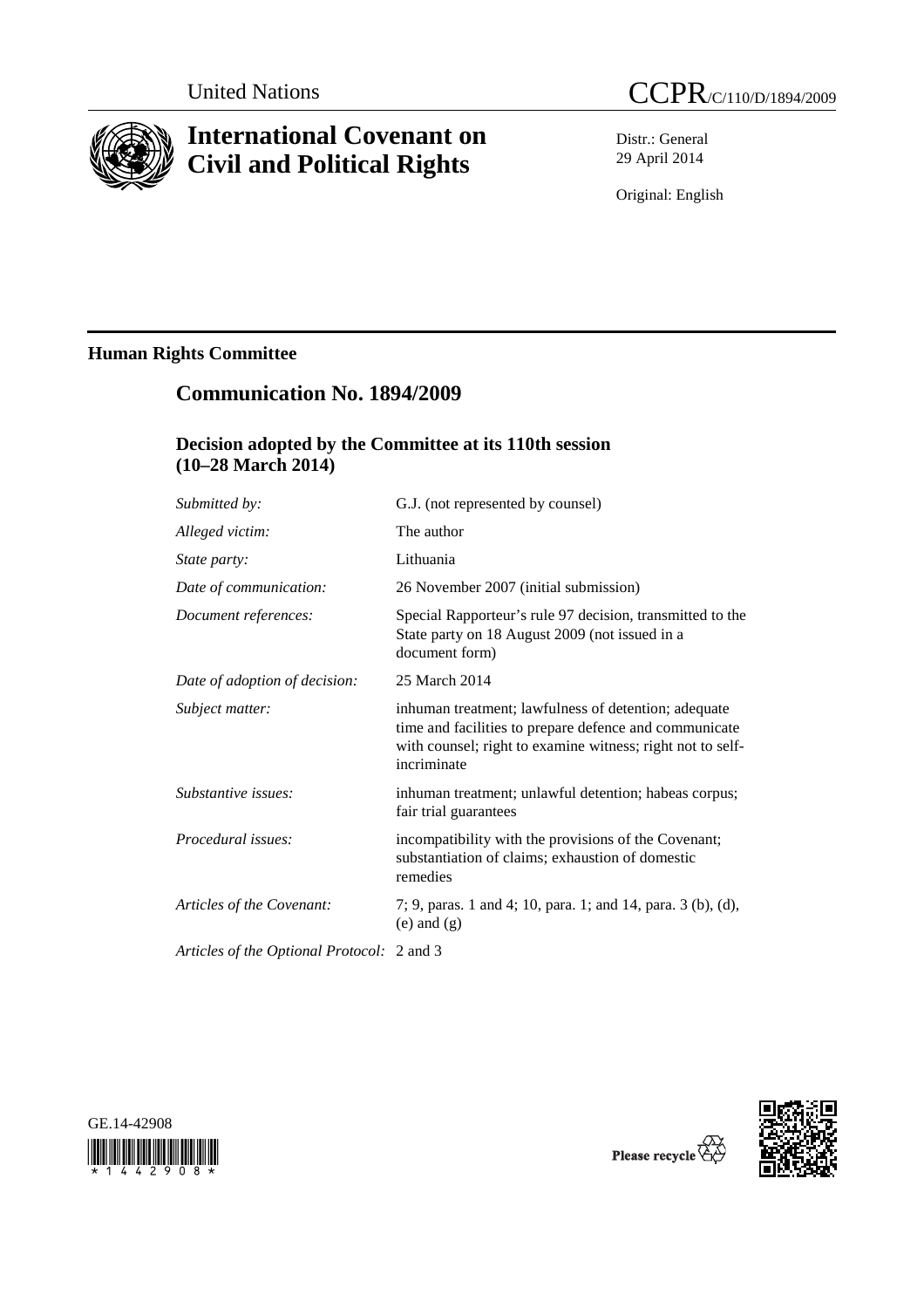### **Annex**

## **Decision of the Human Rights Committee under the Optional Protocol to the International Covenant on Civil and Political Rights (110th session)**

concerning

### **Communication No. 1894/2009**\*

| Submitted by:          | G.J. (not represented by counsel)     |
|------------------------|---------------------------------------|
| Alleged victim:        | The author                            |
| <i>State party:</i>    | Lithuania                             |
| Date of communication: | 26 November 2007 (initial submission) |

*The Human Rights Committee*, established under article 28 of the International Covenant on Civil and Political Rights,

*Meeting* on 25 March 2014,

*Adopts* the following:

#### **Decision on admissibility**

1. The author is G.J., a Lithuanian national born in 1950. He claims to be a victim of violations by Lithuania of his rights under articles 7; 9, paragraphs 1 and 4; 10, paragraph 1; and 14, paragraph 3 (b), (d), (e) and (g), of the International Covenant on Civil and Political Rights. He is not represented by counsel. The Optional Protocol entered into force for Lithuania on 20 February 1992.

#### **The facts as submitted by the author**

2.1 On 18 May 2005, the author, as part of an organized group, was arrested in connection with extortion and murder of one Mr. G.S. in 1993, pursuant to article 24, paragraph 4; article 25, paragraph 3; article 129, paragraph 2, subparagraph 9; and article 181, paragraph 3, of the Criminal Code of Lithuania.

2.2 On 19 May 2005, the Vilnius Second District Court placed him in custody for three months. The author informed the court that in March 2003, he had been diagnosed with incurable hepatitis C, and since January 2005, he had been participating in a clinical trial of a new drug for the disease, which was supposed to end in December 2005.

<sup>\*</sup> The following members of the Committee participated in the examination of the present communication: Mr. Yadh Ben Achour, Mr. Lazhari Bouzid, Ms. Christine Chanet, Mr. Ahmad Amin Fathalla, Mr. Cornelis Flinterman, Mr. Yuji Iwasawa, Mr. Walter Kälin, Ms. Zonke Zanele Majodina, Mr. Gerald L. Neuman, Sir Nigel Rodley, Mr. Victor Manuel Rodríguez-Rescia, Mr. Fabian Omar Salvioli, Ms. Anja Seibert-Fohr, Mr. Yuval Shany, Ms. Margo Waterval and Mr. Andrei Paul Zlatescu.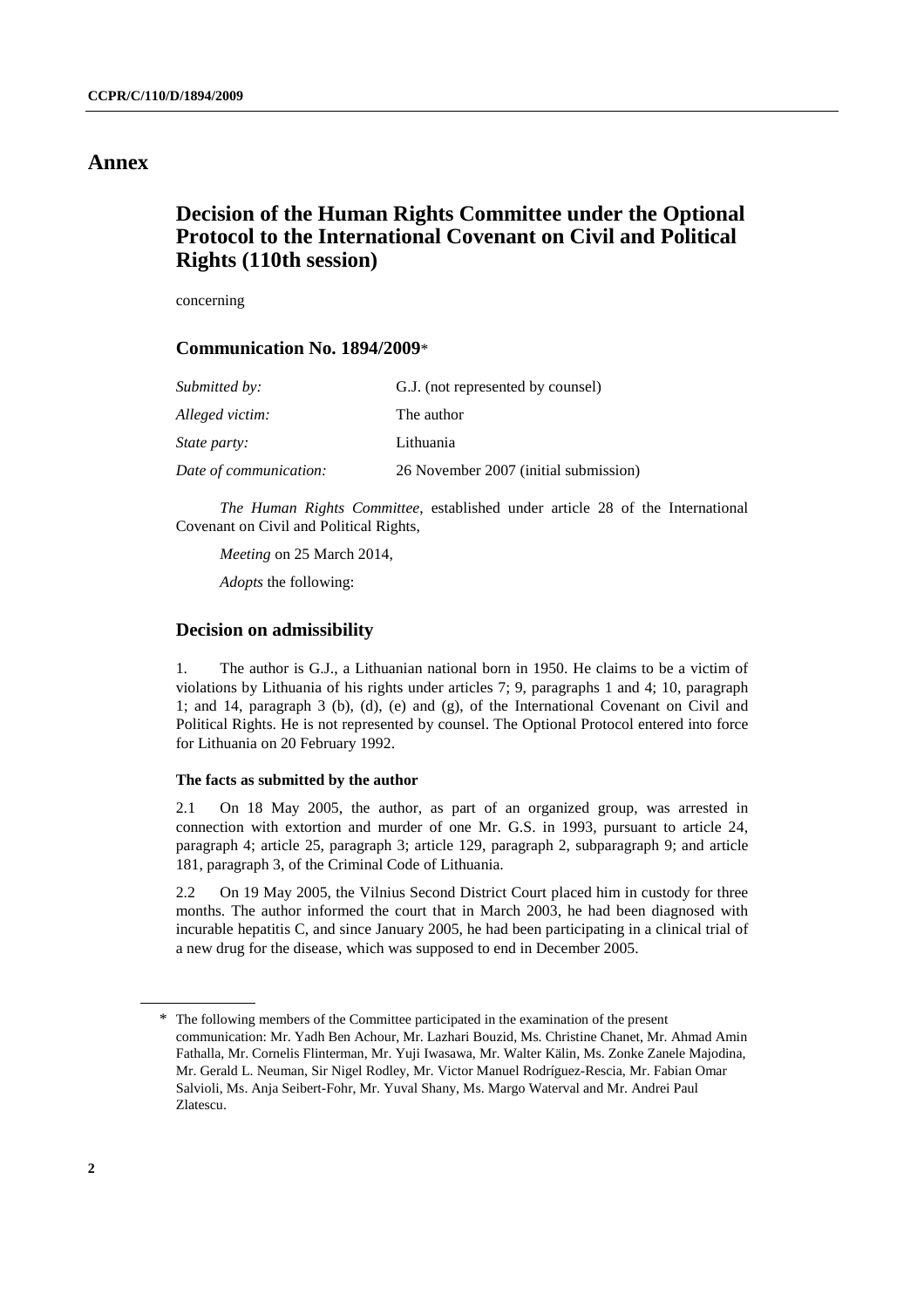2.3 On 27 May 2005, his lawyer appealed the district court's decision to the Vilnius Regional Court. The appeal was rejected on 3 June 2005, as, inter alia, the Penitentiary Hospital had ensured that the author could continue the treatment in custody.

2.4 On 13 June 2005, the author requested the Prosecutor's Office to place him under house arrest in order to continue his treatment. His request was dismissed on 1 July 2005 by the prosecutor (name provided) of the Department of Investigation of Organized Crime and Corruption (hereinafter "the prosecutor"). On an unspecified date, he lodged an appeal against this decision, which was again dismissed on 20 July 2005. On 31 July 2005, he appealed both decisions to a pretrial investigation judge of the Vilnius Second District Court. Those appeals were rejected on 2 and 8 August 2005. The author appealed the investigation judge's decisions to the President of Vilnius Second District Court. On 22 August 2005, that appeal was rejected on procedural grounds.

2.5 On 18 July 2005, the author's lawyer requested the prosecutor to alter the author's custody, claiming that ceasing to take the experimental drug would pose a threat to the author's life. The request was dismissed on 29 July 2005 by the prosecutor. The author notes that his request was based on article 8, paragraph 3, of the Law on Pretrial Detention, which forbids scientific and medical tests to be performed on a detainee even with his or her consent. However, the prosecutor indicated that that provision did not apply when such actions were carried out at the detainee's initiative.

2.6 On 1 August 2005, the author was accused of having committed a number of serious and other crimes.

2.7 On 3 August 2005, his lawyer appealed the prosecutor's decision of 29 July 2005 to the Vilnius Second District Court, requesting that the restraint measure be altered. That appeal was dismissed on 8 August 2005.

2.8 On 16 August 2005, the Vilnius Second District Court extended the author's custody for another three months. On the same date, the author's lawyer again appealed the prosecutor's decision of 29 July 2005, and the Vilnius Second District Court's decision of 8 August 2005. On 22 August 2005, the acting President of the Vilnius Second District Court dismissed the appeal, noting, inter alia, that the pretrial judge's decision was final and not subject to appeal.

2.9 On 29 July 2005, the author's wife wrote to the Ministry of Health regarding the author's participation in the experimental drug programme while being in detention. The Ministry of Health instructed the Bioethics Committee to review the complaint.

2.10 The author stopped receiving the experimental medication on 16 August 2005.

2.11 In August 2005, after the author's treatment had been terminated, the author's wife appealed to different authorities to have the author provided with the necessary treatment. On 2 September 2005, the Ministry of Health replied that the author's participation in the clinical trial had been terminated as breaching article 8 of the Law on Pretrial Detention, and article 5, paragraph 2, of the Law on Ethics of Biomedical Research. The Ministry stated that remand in custody was an insuperable obstacle to continuing the clinical tests, and that the author would be prescribed a standard treatment. The Parliament's Committee on Health Affairs stated on 11 October 2005 that it was not authorized to decide on the participation of specific individuals in biochemical research.

2.12 When the author's participation in the experiment was discontinued, the author's lawyer complained to the Vilnius First District Court, requesting that the Vilnius University Santariskes Hospital administration reinstate the author's participation in the clinical trial and that it take temporary precautionary measures, i.e., continuing the experimental treatment, pending a decision on the merits of the case. On 18 August 2005, the district court held that the content of the appeal did not meet the requirements of article 111 of the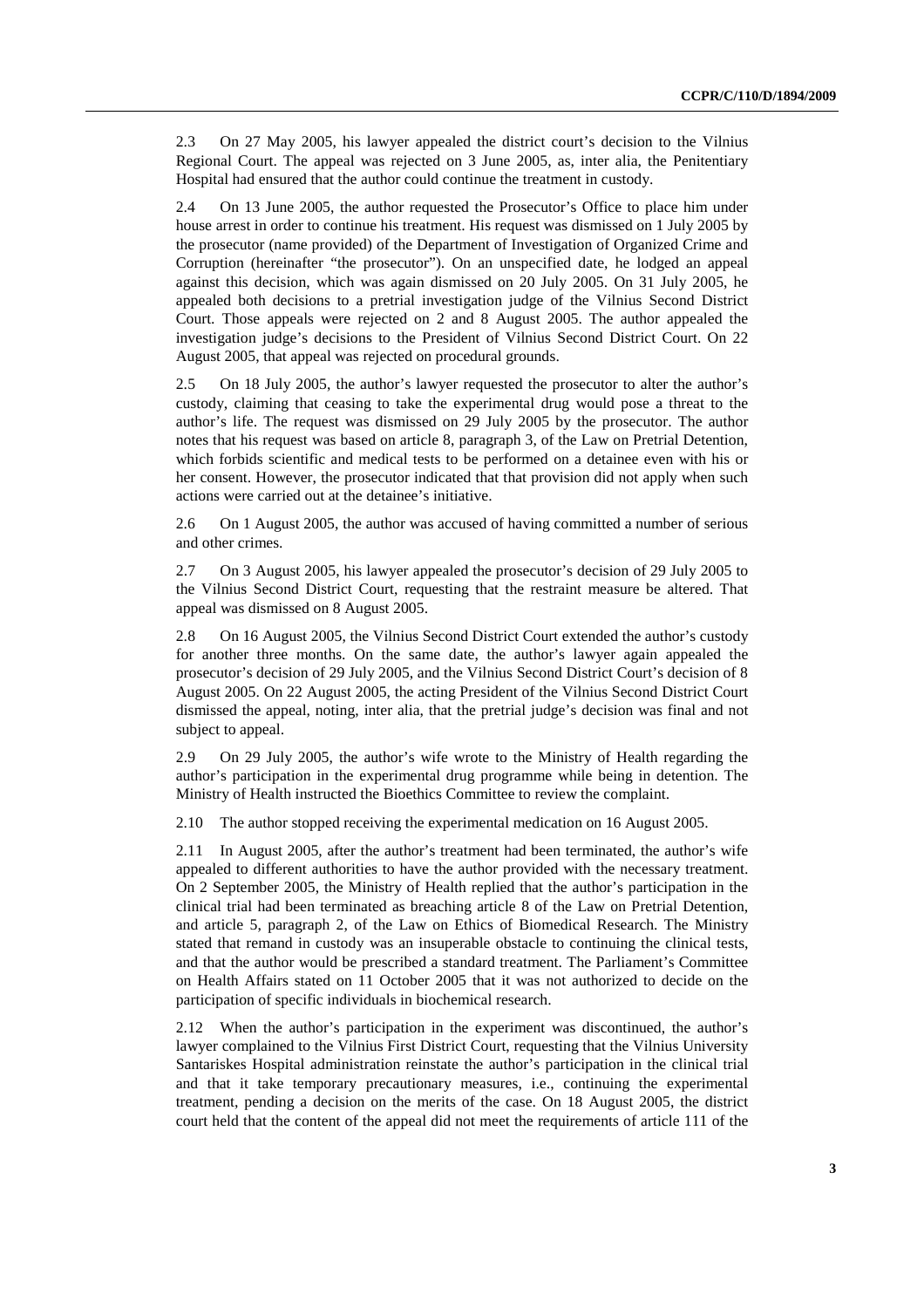Code of Civil Procedure and ordered that the shortcomings be rectified by 7 September 2005.

2.13 On 30 August 2005, the author appealed the district court's decision of 18 August 2005 and requested the President of the Vilnius First District Court to refrain from stopping the experimental treatment, as 7 September 2005 would be too late to resume the treatment. That appeal was returned without examination as the author was released on 9 September 2005.

2.14 On 9 September 2005, the Vilnius Regional Court ordered the release of the author on bail and asked him to sign a statement that he would not leave the country. The author notes that the factual circumstances had not changed since his arrest, except that his health had deteriorated considerably in custody. On the same date, he was admitted to Klaipeda Regional Hospital.

2.15 On 3 and 10 January 2006, the author requested the Prosecutor's Office to impose disciplinary punishment on the prosecutor in question.<sup>1</sup> His request was forwarded to a pretrial investigation judge of the Vilnius Second District Court, who, on 30 January 2006, held that the author's custody was imposed by a court; that the author was given every opportunity to be treated with the experimental drugs while in detention; and that his treatment was stopped, not by the investigation or a prosecutor, but at the request of the author and his wife.

2.16 On 3 June 2005, he was admitted to the Penitentiary Hospital as he was at risk of a heart attack. A police officer tried to interrogate him but he lost consciousness. On 6 June 2005, he complained to the Prosecutor General about investigative actions being performed during his hospitalization, in the absence of his lawyer. On 20 July 2005, the prosecutor found his complaint unjustified.

2.17 The author and his wife then complained about the unlawful actions of the investigation to the President of the Human Rights League, the Human Rights Committee of the Parliament and the Lithuanian Institute for Monitoring Human Rights, but to no avail.

2.18 On 28 February 2006, the author complained to the Prosecutor's Office, reiterating his claims of 6 and 13 June 2005. On 26 May 2006, the same prosecutor warned him and his wife that during the pretrial investigation they had submitted more than 100 repetitive claims to different institutions. According to the prosecutor, by doing that, the complainants had abused their right to appeal procedural actions and decisions and, had thereby interfered with the investigation.

2.19 On 1 September 2006, the Deputy Prosecutor General notified the author that during the pretrial investigation, he and his lawyer had filed more than 150 complaints. He stated that that unreasonably large number of repeated requests and demands had adversely affected the effectiveness and thoroughness of the investigation of the case, thereby violating the principle of a speedy trial under the Code of Criminal Procedure.

2.20 On 15 September 2006, the author complained to the Vilnius Second District Court, listing the unlawful actions of the prosecutor in question, including the actions that resulted in the deterioration of his health condition and the termination of the experimental treatment. On 27 September 2006, a pretrial investigation declared the request groundless. On an unspecified date, the author appealed that decision to the President of the Vilnius Second District Court, but to no avail. His subsequent similar complaints were dismissed.

<sup>&</sup>lt;sup>1</sup> See paragraph 2.4 supra.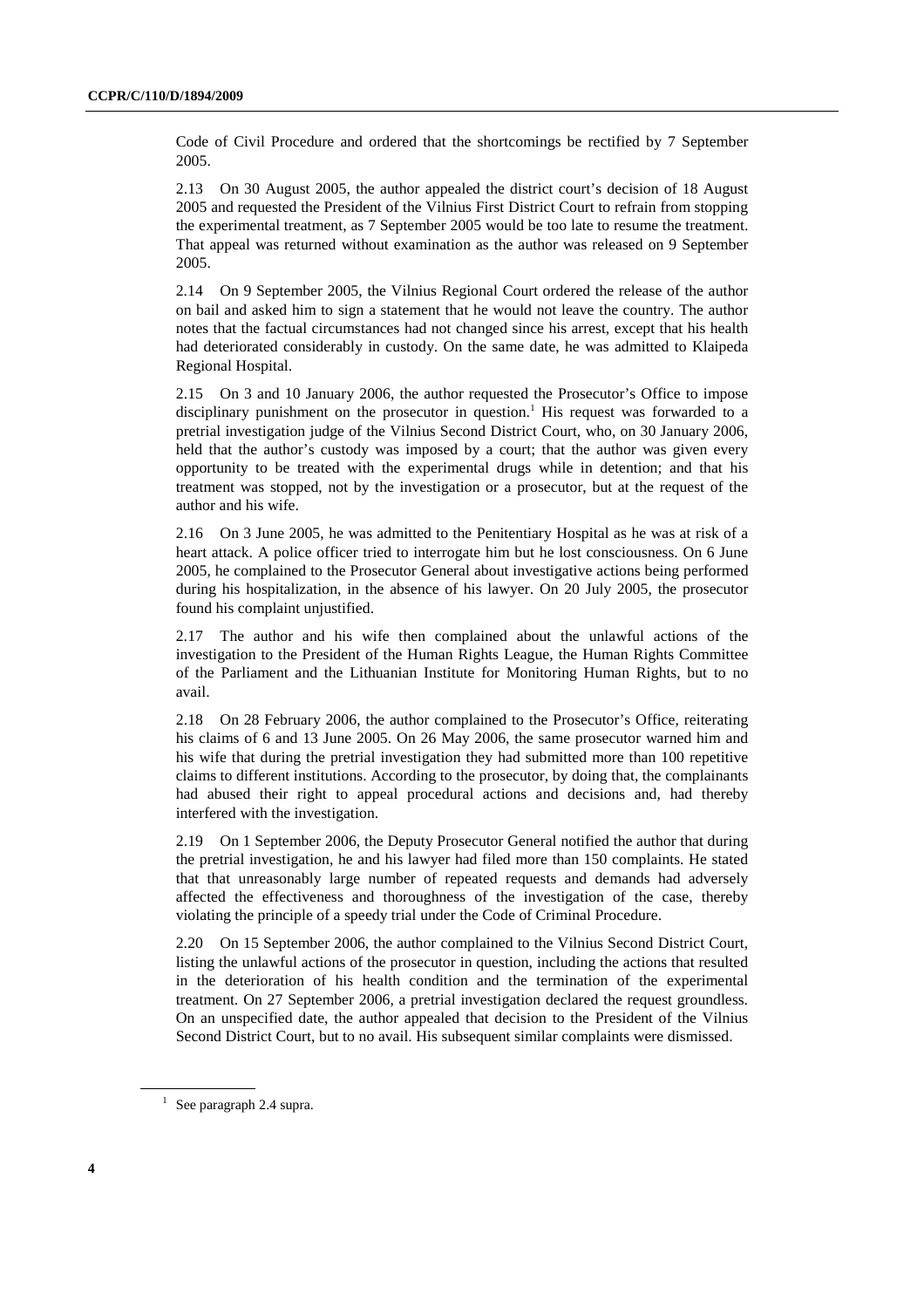2.21 The author further elaborates at great lengths on the recommendations of 5 July 2007 of the Medical Panel of the Centre for Hepatology, Gastroenterology and Dietetics of Vilnius University Santariskes Hospital regarding the positive effects of the treatment with the experimental drug.

2.22 On 18 March 2008, while hospitalized in Klaipeda Hospital and contrary to the medical doctor's prohibition to conduct investigative actions with him, the author received notification that he was a suspect and was also questioned in hospital.

#### **The complaint**

3.1 The author claims a violation of his rights under articles 7 and 10, paragraph 1, of the International Covenant on Civil and Political Rights, stating that the discontinuation of his participation in the clinical experiment had negatively affected his health. The fact that he was interrogated while in hospital in a helpless state amounted to a breach of his rights under article 10, paragraph 1, of the Covenant.

3.2 The author claims a violation of article 9, paragraphs 1 and 4, of the Covenant, stating that he needed to participate in the clinical experiment, but was unlawfully placed in custody on 19 May 2005, and the authorities refused to impose a less restrictive restraint measure.

3.3 The author also claims a violation of his rights under articles 10 and 14, paragraph 3 (d) and (g), of the Covenant, stating that he was interrogated while hospitalized in a helpless state and in the absence of his lawyer, so that he was compelled to testify against himself. In the latter regard, the author also states that on a number of occasions, offers were made that if he confessed his guilt, in return he would be released from detention on remand and be able to continue his treatment.

3.4 The author further claims a violation of his rights under article 14, paragraph 3 (b) and (g), of the Covenant, stating that, on 18 March 2008, while in hospital and contrary to his medical doctor's prohibition that investigative actions be conducted, he was officially notified that he had been declared a suspect of crimes, and he was questioned by investigators.

3.5 On 15 March 2010, the author claimed additional violations of his rights under article 14, paragraph 3 (b) and (e), of the Covenant, stating that he did not have enough time to prepare his defence as he was unable to acquaint himself with the pretrial investigation materials and to supplement them; that he could not freely communicate with his lawyer while in custody; and that the restraint measure was replaced with the prohibition to leave the city of Palanga. On 11 September 2010, referring to article 14, paragraph 3 (e), of the Covenant, the author added that he was denied the opportunity to question particular witnesses.

#### **State party's observations on admissibility and merits**

4.1 On 13 November 2009, the State party challenged the admissibility of the communication. It notes that on 1 December 2004, prior to his detention in 2005, the author, of his own free will, decided to participate in the clinical experiment, and that he decided to stop it on 16 August 2005, claiming that as a detainee, he could not continue his participation. Between 19 May 2005 and 16 August 2005, the authorities guaranteed his participation in the experiment, and three times a week, he was taken to the health care institution conducting the research.

4.2 The experimental research was introduced to verify whether a particular drug was effective and safe for persons suffering from slow-progressing hepatitis C.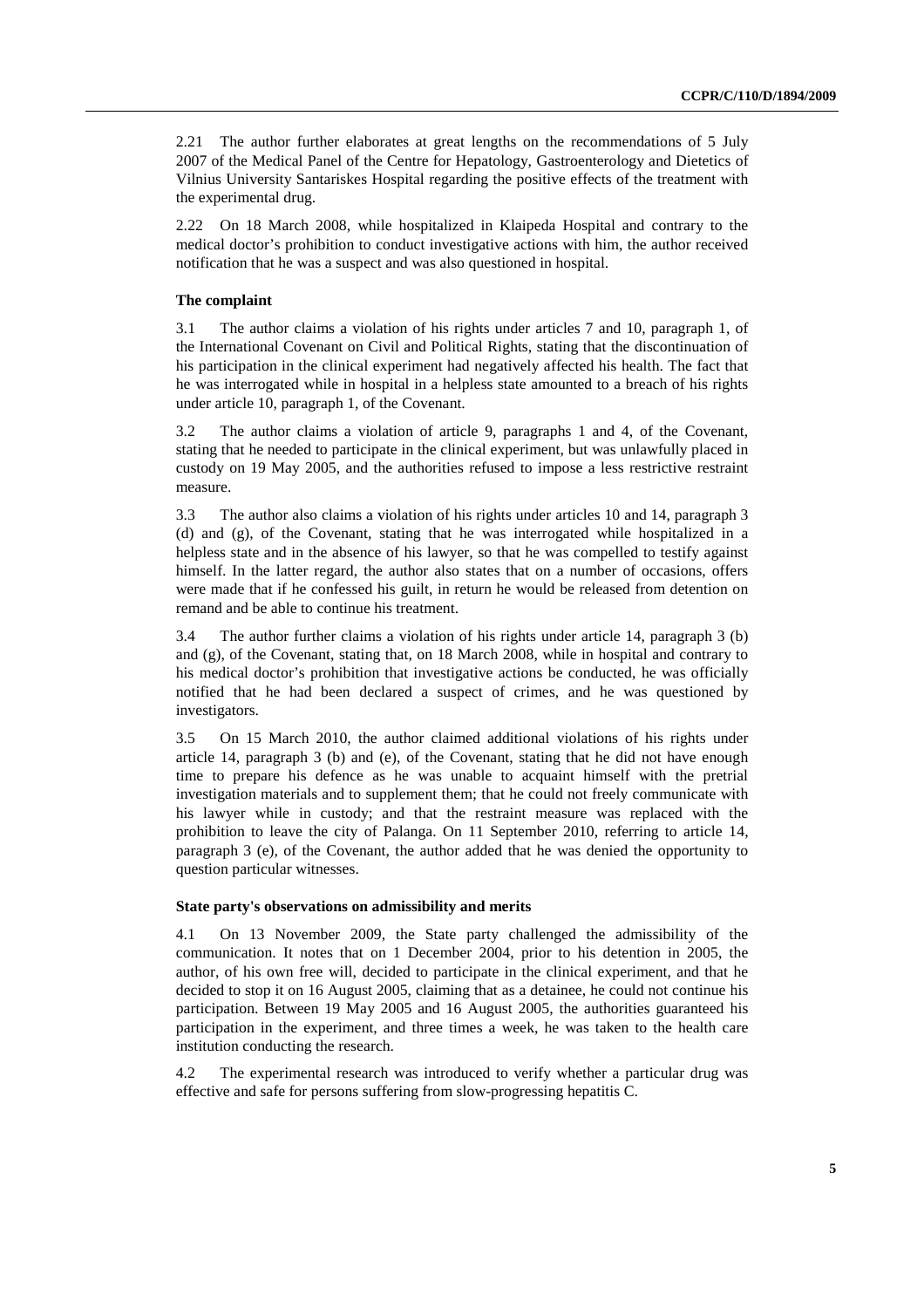4.3 On 1 December 2004, the Centre for Hepatology, Gastroenterology and Dietetics of the Vilnius University Hospital (hereinafter "the Centre") invited the author to participate in the said research and he agreed. In this connection, the State party notes that the effectiveness of the drug was controlled by the application of a substance with no medical effect (a placebo) to a number of participants. Neither the patient nor the treating doctor knew whether it was the drug or the placebo that was being injected. Under his agreement with the Centre, the author could terminate participation at any moment.

4.4 On 19 May 2005, the Vilnius Second District Court placed the author into custody for three months. However, his participation in the experiment was ensured while in detention. On 18 July 2005, one of his lawyers requested the prosecutor to impose a less restrictive restraint measure, invoking article 8 of the Law on Pretrial Detention which prohibited detainees from involvement in scientific or medical experiments. On 29 July 2005, the prosecutor explained that article 8 of the Law was unreasonably interpreted as the author had started the experiment before his detention, and the authorities were only ensuring his continued participation while in custody.

4.5 The State party adds that the author's wife had addressed various State institutions concerning his participation in the research while in detention. Moreover, on 1 August 2005, she published an open letter to the Minister of Health in the biggest daily newspaper, *Lietuvos Rytas*. In this context, on 11 August 2005, the organizer of the research decided that the author should be excluded from the research. According to the State party, the author used his participation in the experiment to have his restraint measure altered. In addition, the allegations that his discontinued participation in the research had fatal consequences to his health were unfounded.

4.6 In this connection, the State party considers that the author's claims do not fall within the scope of articles 7 and 10 of the International Covenant on Civil and Political Rights. Article 7 of the Covenant protects the individual from being subjected without his or her free consent to medical or scientific experiments, but not from the discontinuation of medical or scientific experiments. Accordingly, this part of the communication is inadmissible under article 3 of the Optional Protocol.

4.7 Alternatively, the State party considers that the author has failed to substantiate his allegations or that any harm or suffering was of such a level as to constitute a violation of the mentioned articles of the Covenant. Therefore, the author's allegations under article 7 and 10 of the Covenant are unsubstantiated and thus inadmissible under article 2 of the Optional Protocol.

4.8 The State party adds that, in any event, the author has failed to exhaust available domestic remedies as required under article 5, paragraph 2 (b), of the Optional Protocol. In particular, a patient's right to appropriate treatment is provided for in article 3 of the Law on the Rights of Patients and Compensation for Damage to Their Health. Thus, the State party emphasizes that, with the view to defending his allegedly violated rights to adequate medical care, the author could have applied to the national authorities, including the State Medical Audit Inspection and the courts, and could have appealed in court against the Vilnius University Hospital, which could also be liable to compensate eventual damage.

4.9 The State party notes that on 16 August 2005, a request was submitted to a court for the application of provisional safeguards, namely, the resumption of injections of the experimental drug. On 18 August 2005, given the numerous procedural deficiencies of the request, the court established a new deadline for its submission. The new deadline for the submission did not exclude earlier presentation of the submission. Ignoring the indicated procedural deficiencies that precluded the examination of the request, on 30 August 2005, the author submitted the request to the President of the Vilnius First District Court, requesting the withdrawal of the judge who had handed down the decision of 18 August 2005. That request was dismissed on 1 September 2005 as manifestly ill-founded. On 8 September 2005, given that no appeal without procedural deficiencies had been submitted,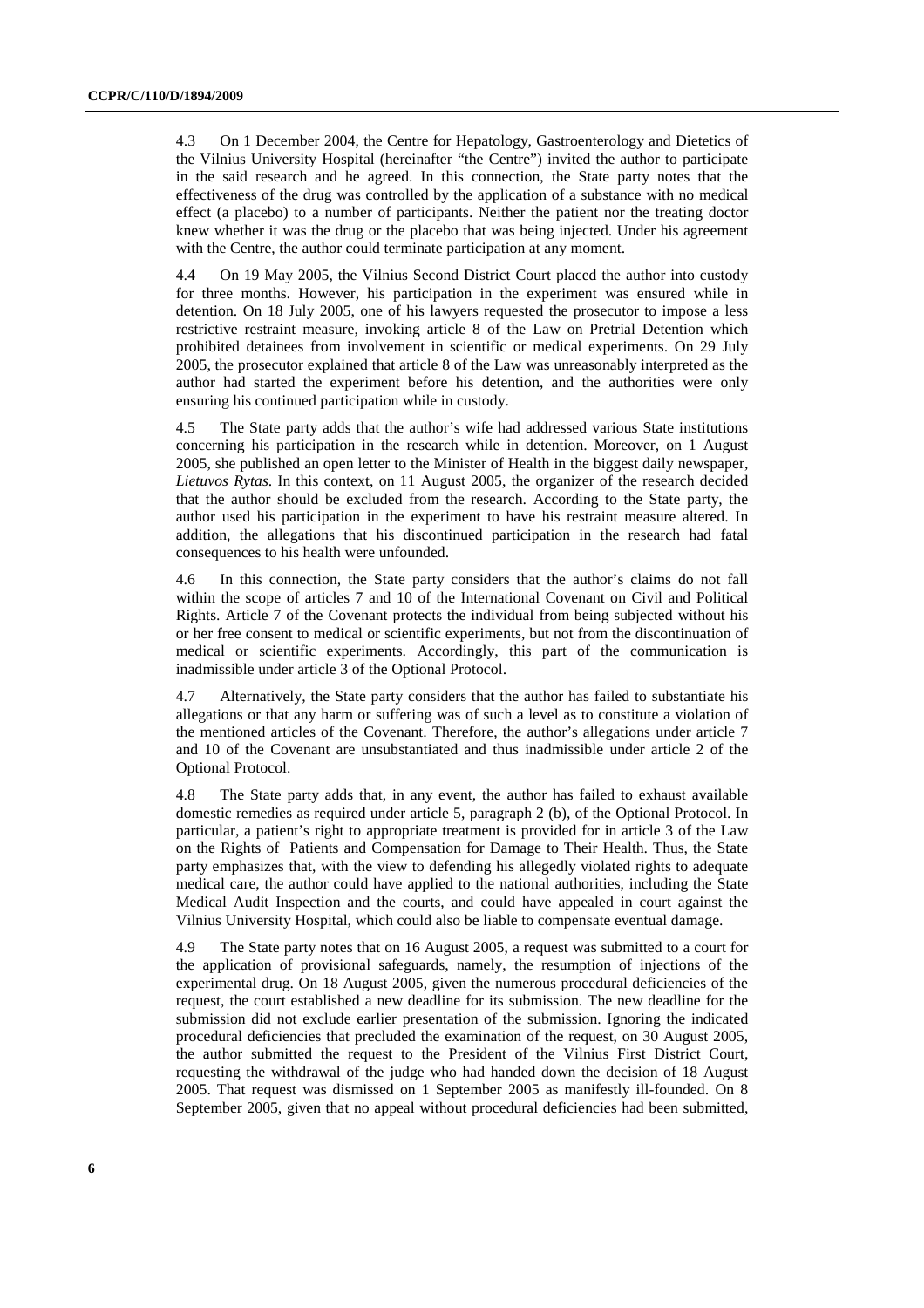the Vilnius City First District Court decided not to consider the request for provisional safeguards.

4.10 The State party further notes that the author is claiming a violation of his rights under article 10 of the Covenant, stating that he was questioned by the police while in the Penitentiary Hospital. Since the author did not specify the date of the police visit, the State party assumes that he is referring to the visit by an investigator on 6 June 2005 as recorded in the domestic proceedings. It notes that the author was hospitalized from 3 to 13 June 2005 and stresses that his statement that he was in a "pre-heart attack" state is incorrect. At that time, the author's state of health was satisfactory and his hospitalization was planned beforehand; it was not an emergency. The author's medical file contains no record of special or extraordinary visits by medical doctors due to the allegedly worsened state of the author's health or loss of consciousness on 6 June 2005. In addition, according to the results of the medical examination on 7 June 2005, the author's heart was rhythmical and no coronary deficiency was revealed. Accordingly, the author's allegations under article 10 that the visit by the investigating police officer on 6 June 2005 negatively affected his health are unsubstantiated and inadmissible under article 2 of the Optional Protocol. The State party submits that, in any event, the author failed to exhaust domestic remedies in that regard.

4.11 Regarding the author's allegations under article 9, paragraphs 1 and 4, of the Covenant, the State party notes that at the time of submission of its observations, the pretrial investigation had been completed and the criminal case was pending before the first instance court. The criminal case consists of 105 files and 13 suspects, including the author, have been charged for different crimes.

4.12 The State party adds that on 19 May 2005, when deciding the author's custody, the Vilnius Second District Court, concluded that the criminal case file contained sufficient evidence to assume that the suspect had committed the incriminated acts; that the author was suspected of having committed grave and serious crimes and could face imprisonment; and that the foregoing might motivate him to attempt to escape. It was also observed that the investigation was not over and that not all the suspects had been arrested, making it possible for the author to attempt to influence other persons (e.g. witnesses, experts, other suspects, etc.), as well as to hide or falsify significant evidence. The court concluded that the author might obstruct the proceedings. The State party emphasizes that the court took into consideration the author's state of health and concluded that there were no grounds to assume that, while in detention, he would not be provided adequate medical care.

4.13 The State party notes that on 16 August 2005, the Vilnius Second District Court endorsed the prosecutor's request to prolong the author's custody by three months. On 9 September 2005, the Vilnius Regional Court, on appeal, quashed the lower court's decision and the author was released on that day.

4.14 The State party notes, with reference to the jurisprudence of the Human Rights Committee, that in instances where the allegations are, in their essence, related to the assessment of facts, evidence and issues of domestic law by domestic courts, it is generally up to the courts of the State party, and not the Committee, to evaluate the facts in a particular case and to interpret domestic legislation, provided that the evaluation of the facts and their interpretation of the law are not manifestly arbitrary or do not amount to a denial of justice. In the present case, the issues of "sufficiency" of evidence, the existence of the grounds for the imposition of the detention on remand, as well as the circumstances that should be taken into account when deciding the particular type of remand measure have been addressed. Thus, the author's claims under article 9, paragraphs 1 and 4, of the Covenant are unsubstantiated and inadmissible.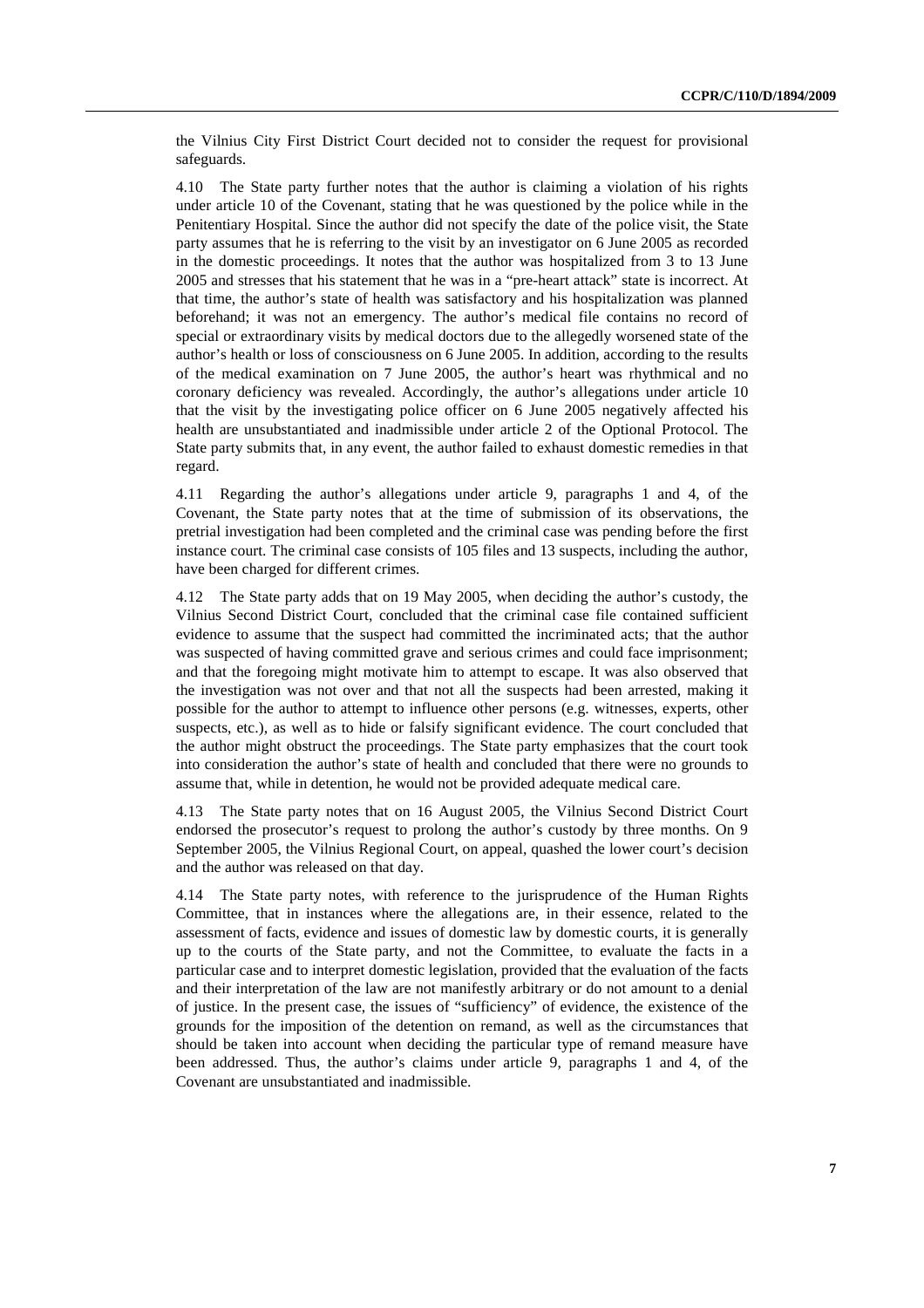4.15 Regarding the author's claims under article 14, paragraph 3 (b), (d) and (g), the State party notes that this provision of the Covenant contains a set of minimum guarantees for the accused in criminal cases. The State party notes that three lawyers represented the author in the domestic proceedings. The various State institutions, including the investigation and the pretrial prosecutors, were overloaded with repeated complaints by the author. For instance, on 26 May 2006 the pretrial prosecutor, responding to the author's submission of 22 May 2006, indicated that his requests had already been examined and partly satisfied. The pretrial prosecutor drew the author's attention to the over 100 complaints had already been received from him, and that the entirety of the complaints and their repetitiveness was tantamount to abuse of the right of submission. On 1 September 2006, the Deputy Prosecutor General also notified the author and his lawyers that over 150 complaints had already been received and examined, and some of them had been satisfied.

4.16 Regarding the visit by a police officer on 6 June 2005, the State party reiterates the facts concerning the nature of the author's placement in the Penitentiary Hospital and his subsequent treatment. It further notes that the author had complained about the visit to the General Prosecutor on 6 June 2005. On 13 June 2005, the said submission was referred to the pretrial prosecutor for consideration.

4.17 The State party points out that, according to the police officer's official record, the visit of 6 June 2005 was initiated by the author and a lawyer. In particular, they had expressed the willingness to meet to provide information, off the record, concerning other members of the organized criminal group. When the police officer arrived, the author's counsel was not present, and as the author did not wish to communicate, the officer left. In that regard, the State party submits that the initiative taken by the author's lawyer to contact the police officer could be supported by the "off the record" meeting that took place on 7 June 2005, as documented in the author's medical records. According to the record of 7 June 2005, a doctor was called to the ward at 1 p.m. because the author had complained about pain in his chest. The author explained that he had been working with his lawyer and the investigation officer but had become tired. On 8 June 2005, the medical records indicated that the author was feeling well and had no complaints. The results of the medical examinations performed thereafter did not show any coronary deficiency or any other health-related problems. The State party stresses that the author was never questioned within the framework of the pretrial investigation during his hospitalization between 3 and 13 June 2005.

4.18 Finally, the State party strongly denies all of the author's allegations concerning attempts to coerce him into confessing guilt. In particular, it notes that the author never acknowledged any of the charges laid against him and still continues to deny them.

4.19 The State party concludes that, insofar as the police officer's visit did not constitute interrogation and did not create any legal consequence to the author, the author's allegations in that regard fall outside the scope of article 14, paragraph  $3$  (d) and (g), of the Covenant, and that part of the communication is inadmissible under article 3 of the Optional Protocol. Alternatively, it is unsubstantiated and thus inadmissible under article 2 of the Optional Protocol. That part of the communication is also inadmissible under article 5, paragraph 2 (b), of the Optional Protocol, as the author had complained to the Office of the Prosecutor General, inter alia, about the circumstances in which he was questioned on 6 June 2005, and his complaint had been dismissed. However, the author never appealed that decision in court, as permitted under article 63 of the Code of Criminal Procedure.

4.20 Regarding the official notification that he was a suspect on 18 March 2008, the State party submits that on 5 March 2008, the author and his three lawyers were informed that he was being summoned for questioning on 13 March 2008. At the author's request, the interrogation was rescheduled to 14 March 2008. However, the author did not show up at the set time; it transpired that he was being treated in the urology unit of Klaipeda Hospital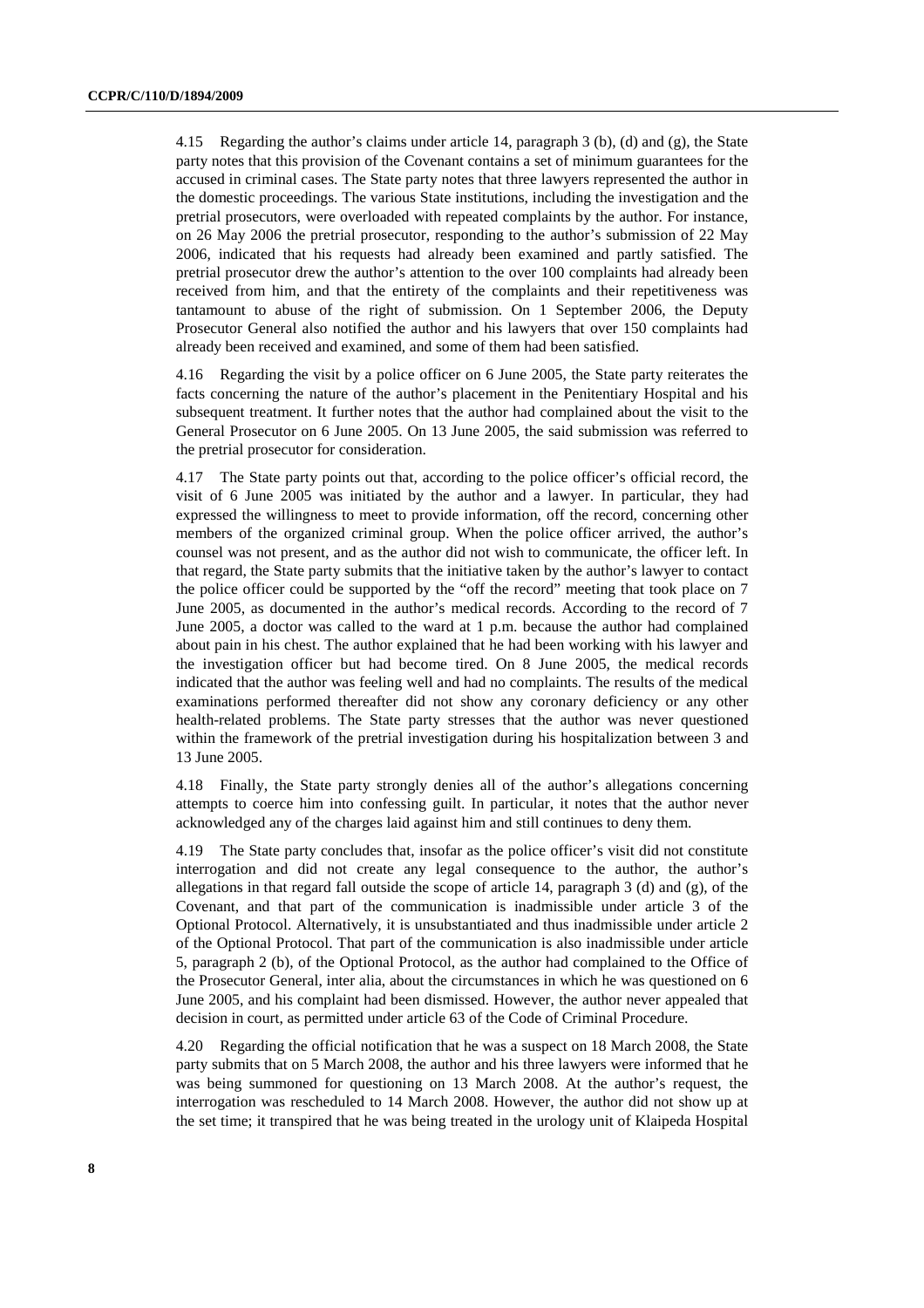since 13 March 2008 and he had undergone an operation. On 15 March 2008, the Head of the urology unit of Klaipeda Hospital was questioned by the police and he explained that the author was suffering from urethral stenosis. However, the doctor confirmed that the operation was not an emergency.

4.21 The medical doctor who treated the author at the time explained to the police that the author's condition was satisfactory, that he was able to read and write, and that he was conscious and oriented. The doctor did not object to the author being notified in hospital on 18 March 2008 that he was a suspect in a crime.

4.22 On 15 March 2008, the author's lawyers were informed that due to the author's inability to travel to Vilnius in the light of his health condition, he would be notified in hospital at 10 a.m. on 18 March 2008 that he was a suspect. That was done on 18 March 2008 in the presence of his lawyer and, on that occasion, an official record regarding the author's refusal to be questioned was made because the author claimed that, due to his state of health, he was unable to testify as he did not understand the charges against him; in the meantime, he categorically denied having committed any crime. Also, it was noted that the record was read by the author's lawyer who confirmed its accuracy. When contacted on 20 March 2008, the attending physician explained that the author had already been discharged from hospital and that no negative implications had occurred as a consequence of the notification that he was a suspect.

4.23 Since the author and his lawyers were informed in writing on 5, 7 and 15 March 2008 that the official notification that the author was a suspect was going to be carried out, the State party submits that the author was informed sufficiently in advance for the purposes of article 14, paragraph  $3$  (b), of the Covenant<sup>2</sup>. He was discharged from hospital on 20 March 2008, and was not hindered in any way in the enjoyment of his right to defence.

4.24 Consequently, the author's complaints under article 14, paragraph 3 (b) and (g), of the Covenant are unsubstantiated and inadmissible under article 2 of the Optional Protocol, and for non-exhaustion of domestic remedies, under article 5, paragraph 2 (b), of the Optional Protocol.

4.25 On 18 February 2010, the State party submitted its observations on the merits of the communication. Regarding the discontinuation of the author's participation in the clinical trial, the State party reiterates its previous observations and submits that no violation of the author's rights under articles 7 and 10 of the Covenant has occurred.

4.26 As regards the claim of the effects to his health due to his questioning in the hospital in June 2005, the State party reiterates, with reference to its previous submission, that the author's rights under article 10, paragraph 1, of the Covenant were not violated.

4.27 Regarding the author's allegations under article 9 of the Covenant, the State party reiterates its previous arguments, and stresses that the requirements prescribed by this provision were observed in this case, and that considerable attention was paid to the author's health status when deciding the restraint measure. It notes that, in general, people diagnosed with hepatitis C lead a normal life, if provided adequate care. Nevertheless, by nature, the disease does not preclude the possibility of detention and this, in particular, was not claimed by the author at the national level. Moreover, even after the author's participation was discontinued, an alternative treatment was prescribed to him.

4.28 As concerns the author's claims regarding the police officer's visit on 6 June 2005, the State party reiterates its previous arguments, noting that it has difficulties assessing the

<sup>2</sup> The State party refers to *a contrario Aston Little v. Jamaica*, communication No. 283/88, § 8.3.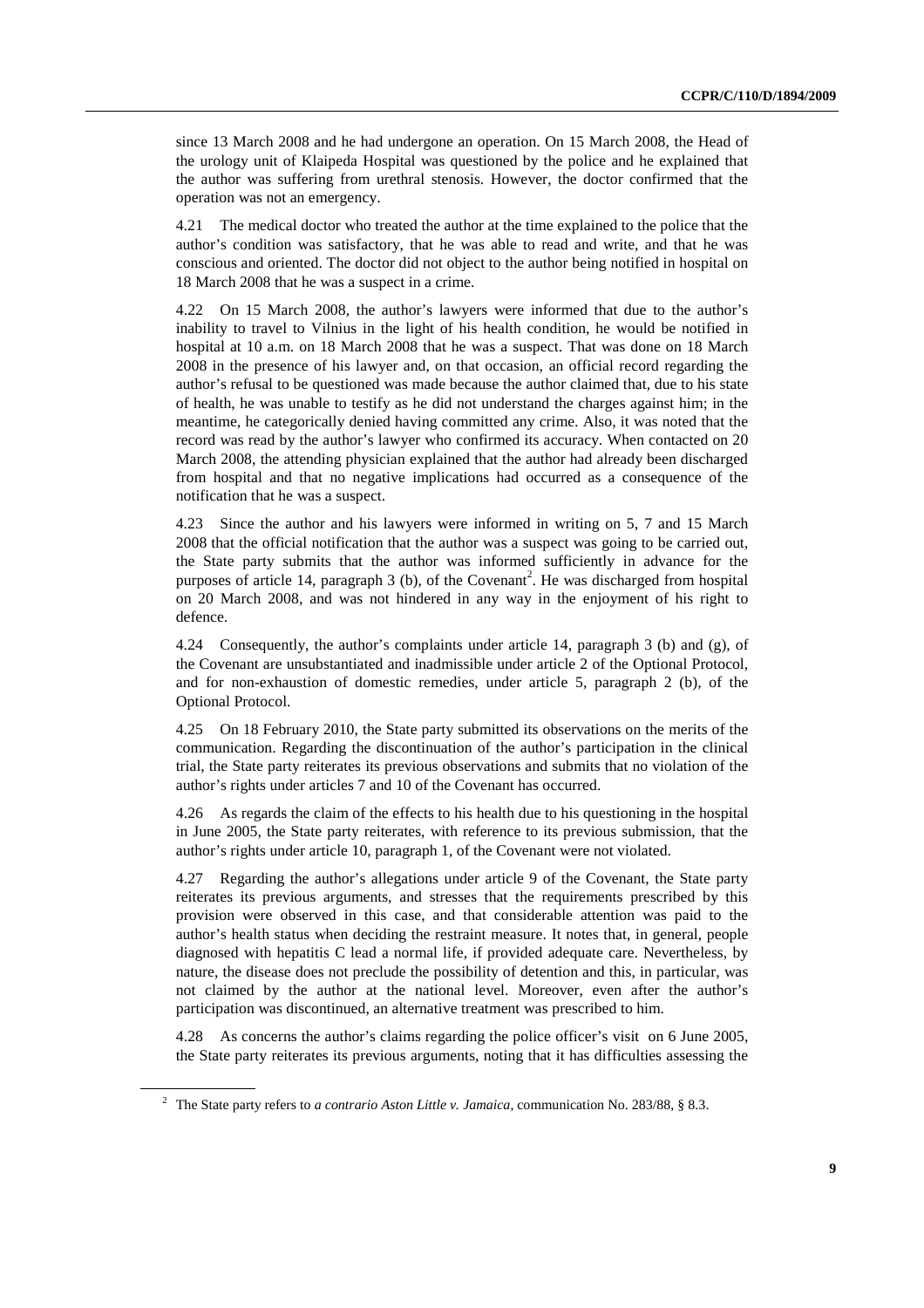circumstances of the claim, as it was not evaluated at the domestic level. Moreover, nothing demonstrates that the author was forced to testify against himself, as he had never admitted guilt regarding any of the charges laid against him. Consequently, his rights under article 14, paragraph 3 (d) and (g), of the Covenant were not violated.

4.29 On the allegedly unlawful notification on 18 March 2008 that the author was a suspect, the State party reiterates its previous submissions and maintains that the author's rights under article 14, paragraph 3 (b) and (g), of the Covenant were not violated.

#### **Author's comments on the State party's observations**

5.1 On 5 February 2010, the author reiterated that the Vilnius Second District Court, when deciding his restraint measure on 19 May 2005, knew that termination of his participation in the experimental treatment would have adverse consequences to his health.

5.2 He adds that he was not taken three times a week to the medical institution that was conducting the research, but to the medical unit of Lukiske Pretrial Detention Centre, where he received the medication. Once a month, he underwent examinations at the research institution.

5.3 The author submits that he, his lawyers and his wife had exhausted all available domestic remedies as required by article 5, paragraph 2 (b), of the Optional Protocol to the International Covenant on Civil and Political Rights.

5.4 As to the claims under article 9 of the Covenant, he highlights the recommendations of 5 July 2007 of the Medical Panel of the Centre for Hepatology, Gastroenterology and Dietetics of Vilnius University Santariskes Hospital concerning the positive effects of the treatment with the experimental drug.

5.5 Concerning his interrogation in the absence of a lawyer, he submits that he was interrogated on 5 and 6 June 2005. He had filed a complaint about that with the Prosecutor's Office. From 3 to 13 June 2005, he was treated in the Penitentiary Hospital for, inter alia, hypertonia, nervous breakdown, insomnia, chronic viral hepatitis C, coronary disease. From 3 to 7 June 2005, he states that was not examined by doctors, because the cardiologist was absent.

5.6 Regarding the notification that he was a suspect on 18 March 2008, he emphasizes the breach of article 188 of the Code of Criminal Procedure (regulating interrogation of sick suspects). In addition, a medical doctor at Vilnius Psychoneurological Centre recommend that no investigative actions be conducted with him at the material time, due to his health condition.

5.7 He further submits that the fact that he never admitted his guilt does not contradict his claim under article 14, paragraph 3 (g), as his arrest and unlawful interrogations while hospitalized and in the absence of a lawyer were aimed at forcing him to confess guilt for crimes he never committed.

5.8 On 15 March 2010, he reiterated his claims and added, in particular, that in violation of article 14, paragraph 3 (b), of the Covenant, he did not have enough time and opportunity to prepare his defence, as he was denied the right to get acquainted with the content of the criminal case during the pretrial investigation (e.g., related to questioning of several witnesses, the decision to perform a psychiatric examination, documents relating to witnesses being granted anonymity), or to adduce materials either during the pretrial investigation or during the trial.

5. 9 On 24 August 2005, his lawyer asked the prosecutor to allow him to acquainted himself with author's criminal case file; the request was rejected on 25 August 2005. The lawyer appealed the refusal, but on 16 September 2005, the Vilnius Second District Court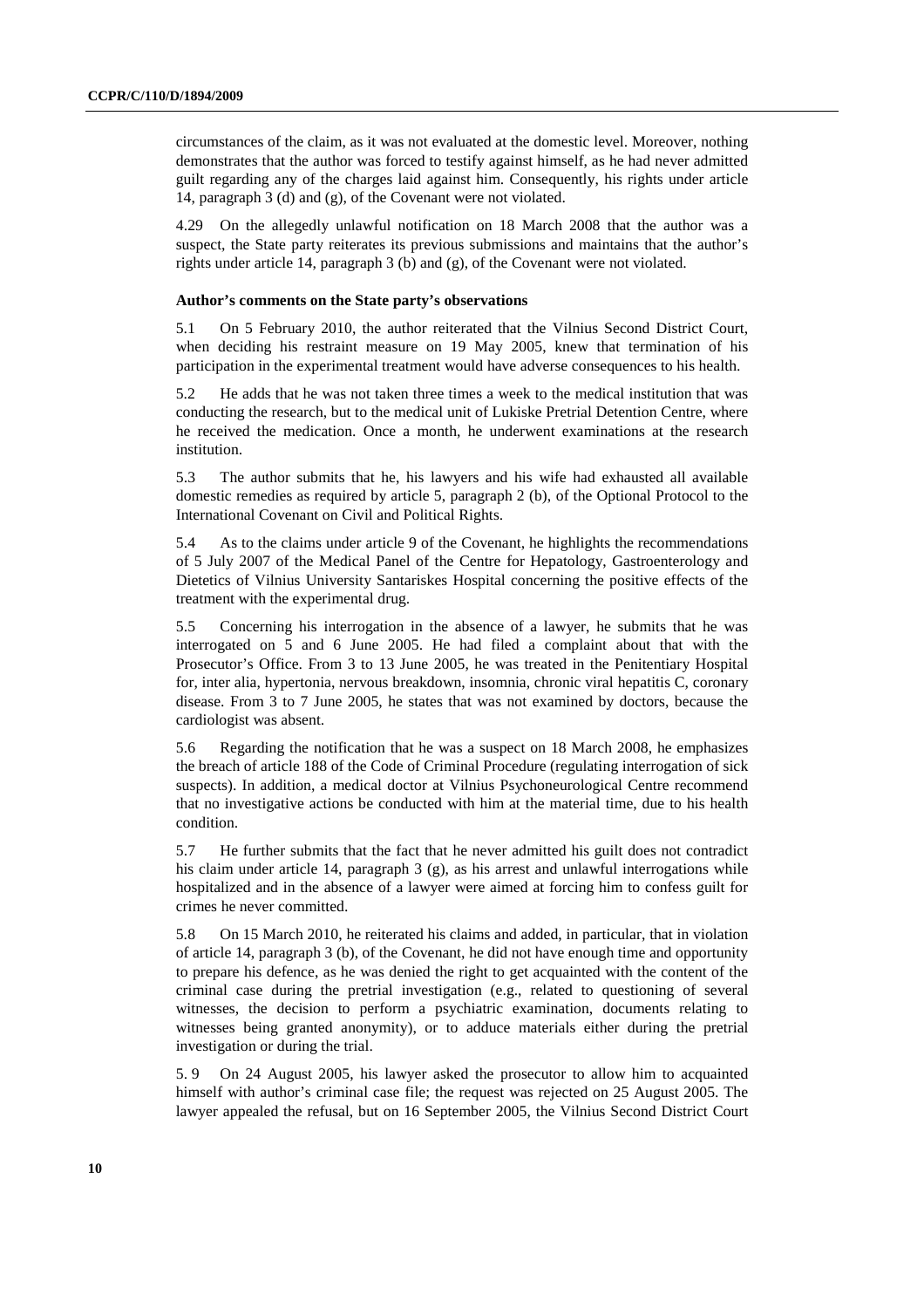quashed it, stating that only in exceptional situations, a suspect and his defence lawyer may be refused permission to become acquainted with case file materials. On 6 October 2005, the prosecutor permitted the lawyer to acquaint himself with case materials not related to the information-gathering process. On 10 October 2005, the author's lawyer appealed that decision; however, the court dismissed the appeal on 12 October 2005, stating that pretrial operational work was still ongoing and details could not be disclosed. The author was permitted to acquaint himself with the case file materials as allowed on 3 November 2005. He notes that the requests to become acquainted with particular materials of the pretrial investigation were rejected by the Prosecutor's Office and the courts on 6 December 2005, 25 January 2006, 10 and 14 July 2006, 11 and 23 August 2006, 7 September 2006, 6 October 2006, 16 October 2006, 20 October 2006, 25 October 2006, 27 November 2006, 9 January 2007, 22 and 23 January 2007, 5 and 19 March 2007, 7 June 2007. On nine occasions the courts ordered the Prosecutor's Office to review its refusals to give access to different materials, all of which were ignored.

5.10 On 31 March 2008, the author was informed that the pretrial investigation was finished and that he could acquaint himself with all the case materials. On 15 May 2008, he informed the prosecutor that the prohibition to leave Palanga had been imposed on him since 13 September 2005 and therefore he could not go to Vilnius to familiarize himself with the materials. On the same day, he was informed by the Fourth Organized Crime Investigation Service of the Criminal Police Bureau that copies of the pretrial investigation materials would be ready for his attention by 23 May 2008. On 22 May 2008, the author requested the prosecutor to allow him to travel to Vilnius to consult the case file, as at that time, he was receiving treatment in a hospital and the request to send the criminal case file materials to his defence lawyers had been denied.

5.11 The author further submits that, after the completion of the pretrial investigation, his and/or his defence lawyers' requests to adduce additional documents were not examined in a timely manner. Consequently, the author alleges that he was "deprived of the right" to appeal the pretrial prosecutor's decision to a higher prosecutor and, therefore, was unable to present his defence evidence by 15 December 2008, when the court trial started. The author also notes that on 15 December 2008, the court dismissed his requests regarding defence evidence. He adds that during the adjudication of the criminal case, neither he nor his lawyers were able to become acquainted with the evidence which had been removed from the file, whereas some of his defence evidence was disregarded.

5.12 Furthermore, the author claims a violation of article 14, paragraph 3 (b), of the Covenant, stating that he was hindered in communicating with his defence lawyers while in custody from 19 May to 9 September 2005. He was not precluded from communicating with his lawyers who were working on his case in Vilnius, but he had to obtain separate permission for that from a prosecutor. On 1 and 5 December 2005, he requested the prosecutor to, inter alia, allow him to meet with his lawyers in Vilnius without specific permission, but on 3 January 2006, his requests were dismissed. On a number of other occasions, he requested the prosecutor to alter his prohibition to leave Palanga, but without success. On 24 April 2009, the Vilnius Regional Court decided to, inter alia, alter his prohibition to leave Palanga without prior written permission.

5.13 By letter of 23 June 2010, the author reiterated his previous claims and added that his custody had been unnecessary and that due to his detention, he had lost 65 per cent of his working capacity and was suffering deep depression. As to the State party's argument that he could have complained about the allegedly inadequate medical care, he notes that the essence of his claim was his participation in clinical research while in detention. The unlawful participation was terminated on 16 August 2005; however, the State institutions did nothing to ensure his participation in the research (i.e. by altering his restraint measure).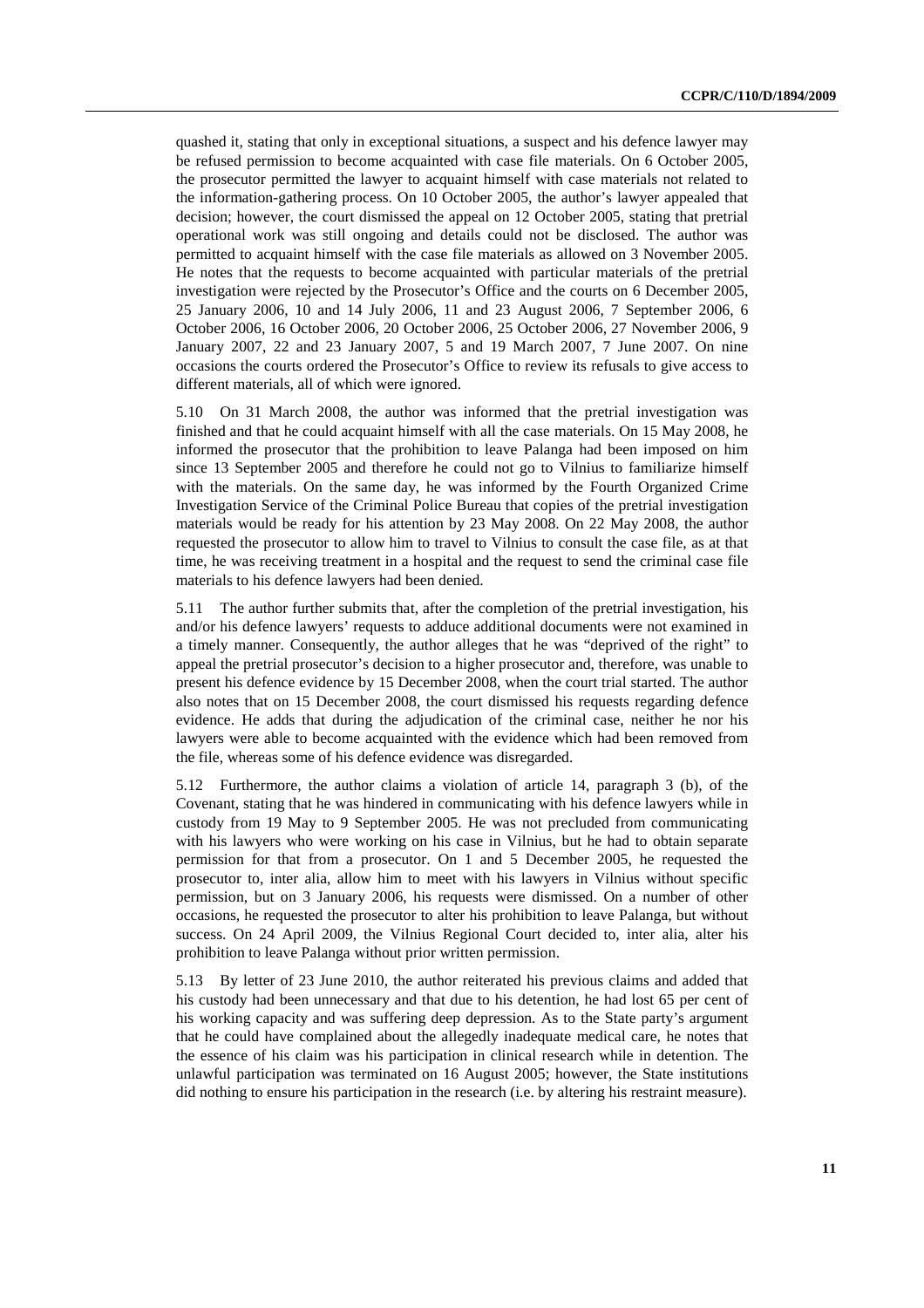5.14 The author also reiterates that he was interrogated in hospital in the absence of a lawyer, despite his poor state of health, on 5 and 6 June 2005, to make him confess guilt. On 6 June 2005, he complained to the Prosecutor General about the interrogations. He states that the State party incorrectly determined the date of the interrogations. He further contests the State party's contention about his state of health between 3 and 13 June 2005.

5.15 As to the violations of article 9, paragraphs 1 and 4, of the Covenant, the author refers to the decision of 9 September 2005 of Vilnius Regional Court, wherein the court held that custody had been applied on him "unreasonably".

5.16 Regarding the notification that he was a suspect on 18 March 2008, the author points out that the officials ignored his doctor's recommendation that investigative actions not be conducted with him, and that they could have waited until 20 March 2008, when he was discharged. He also submits that he has exhausted all available domestic remedies in the context of the present claim.

5.17 The author further reiterates that his arrest and unlawful interrogations in the hospital in the absence of a lawyer were means to obtain his confession to crimes he never committed. He contends that he has exhausted all available domestic remedies, as his request to postpone all the interrogations until his recovery and his complaint about the inappropriate interrogation were not duly examined.

5.18 The author reiterates that his and his lawyers' requests to, inter alia, become acquainted with and/or adduce certain documents in the criminal case file were not duly and in a timely manner examined by the prosecutor. In particular, he said that he appealed the pretrial prosecutor's decision of 22 August 2008 to a higher prosecutor to satisfy only partly his request to add a number of documents to the case file and his appeal was dismissed on 8 September 2008, the reason being that the pretrial investigation had been completed. Although, under article 64 of the Code of Criminal Procedure (CCP), a prosecutor's decision during the pretrial investigation could be appealed during the pretrial investigation period. Consequently, he was "deprived of the right" to appeal the pretrial prosecutor's decision to a higher prosecutor.

5.19 In conclusion, the author maintains that the present communication fulfils the requirements of articles 2; 3 and 5, paragraph 2 (b), of the Optional Protocol to the International Covenant on Civil and Political Rights.

#### **State party's additional observations**

6.1 On 2 July 2010, the State party noted, with regard to the author's claims under article 14, paragraph 3 (b), that they concerned exclusively the period of the pretrial investigation. In that context, the author alleged that it was impossible for him to become acquainted with the materials in the case file before the questioning of one of the witnesses; to familiarize himself with the psychiatric examination records and with the evidence provided by the witnesses to whom anonymity was applied. He also alleged that he was denied the right to appeal the decision of a prosecutor in his request to supplement the documents for the pretrial investigation after it had been completed and that he was denied the right to communicate with his lawyers without interference.

6.2 The State party notes that the author's criminal case has been referred to the court of first instance, namely, Vilnius Regional Court, for examination. Therefore, the issues invoked in the author's additional claims at the material time could still be raised and addressed in court, as well as later within appeal and cassation proceedings.

6.3 The State party adds that after a case is transferred to court for adjudication, the court is not precluded from collecting additional data (CCP, article 287). Under article 98 of the CCP, everyone is entitled to submit relevant information to a court. Under article 20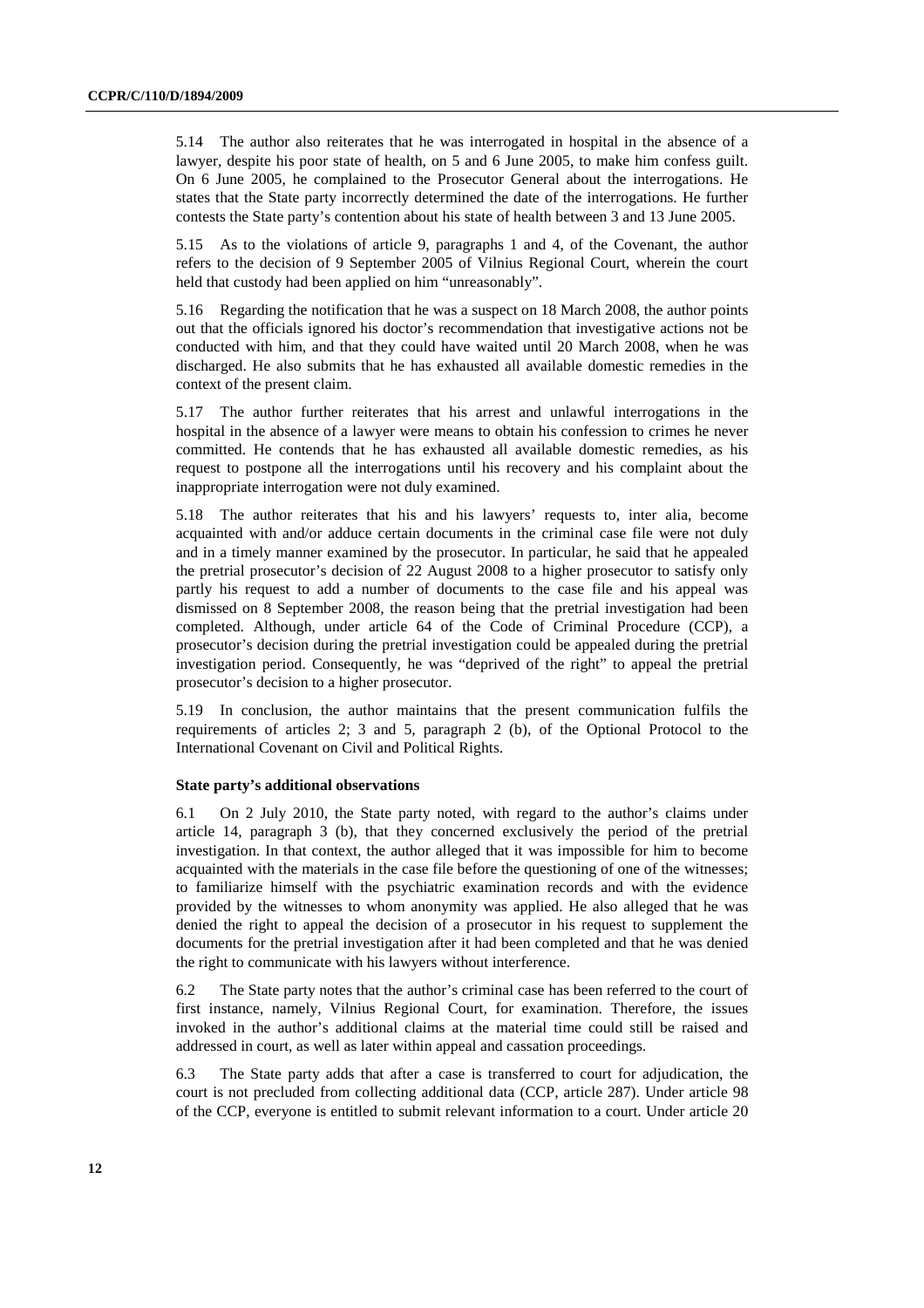of the CCP, data collected and recorded in the course of a pretrial investigation may be considered as evidence only by a court decision. The court examines the data collected, verifies that it was collected lawfully and assesses its relevance to the case. Data transforms into evidence solely upon examination by the court. Parties in the proceedings may object to data submitted to or collected by a court (e.g. a request may be made that the court not consider certain facts or materials as evidence). The issue as to whether the author's rights have been violated or whether claims are substantiated can only be established in the light of the entire criminal proceedings. Consequently, the State party submits that the author's claims about the violation of his right to access the materials of the pretrial investigation, as well as about the restricted rights to defence are premature.

6.4 The State party notes that the right to have adequate time and facilities to prepare for his defence, including the right to access case materials, should be differentiated at the various stages of criminal proceedings. Regarding the pretrial investigation stage, it points out that the criminal procedure legislation does not prescribe an absolute right to familiarize oneself with case file materials during the pretrial investigation. Article 181, paragraph 1, of the CCP states that a prosecutor may not grant the right to the suspect or the defence lawyer to familiarize himself with all or part of the materials of the pretrial investigation if such familiarization could undermine the conduct of the pretrial investigation. Such refusals may be appealed to the pretrial judge, whose decision is final.

6.5 Under article 177, paragraph 1, of the CCP, information about a pretrial investigation shall not be disclosed or may be disclosed at the discretion of the prosecutor and only to the extent deemed permissible by the prosecutor. During the pretrial investigation, the author was permitted to familiarize himself with certain parts of the case materials, which, at the material time, did not concern materials related to ongoing investigative actions. Moreover, the author was allowed to acquaint himself with the whole case file when the pretrial investigation was completed.

6.6 The State party further rejects the author's statement that the prosecutor ignored the decisions of the pretrial judges. It notes that, on numerous occasions, the pretrial judges confirmed that the prosecutor's decisions were justified (e.g. the decisions of 12 October 2005, 14 July 2006, 1 January 2007, 22 January 2007 and 19 March 2007) and in cases where the author's appeals were satisfied by a court, the prosecutor duly observed the decisions of the pretrial judges.

6.7 The State party further notes that the author misleadingly contends that the decision of the pretrial judge of 16 September 2005 was not executed by the prosecutor. The pretrial judge ordered the prosecutor to re-examine the author's request to acquaint himself with the materials of the pretrial investigation and to indicate the documents to which access was restricted and provide the reasons. By the decision of 6 October 2005, the prosecutor indicated that the author's lawyer was refused access to familiarize himself with the materials of the pretrial investigation that concerned the ongoing gathering of information. The prosecutor also noted that the investigation involved acts constituting elements of serious and grave crimes and that fact-finding and operative measures were ongoing. He also indicated that there was sufficient information showing that the suspect was exerting unlawful pressure on the pretrial investigation by making use of information obtained. He further stated that the author had published in the main daily newspaper several "open letters", in which he disclosed the essence of evidence against him that was given by a witness in an attempt to create a negative image of the witness. Such actions constituted an unlawful pressure on the pretrial investigation. Moreover, the author had listed the surnames of other persons involved in the ongoing pretrial investigation. The State party adds that although the author was permitted to examine some of the materials in the case file, he nevertheless appealed that decision. On 12 October 2005, a pretrial judge of Vilnius Second District Court dismissed the appeal, and confirmed the reasonableness of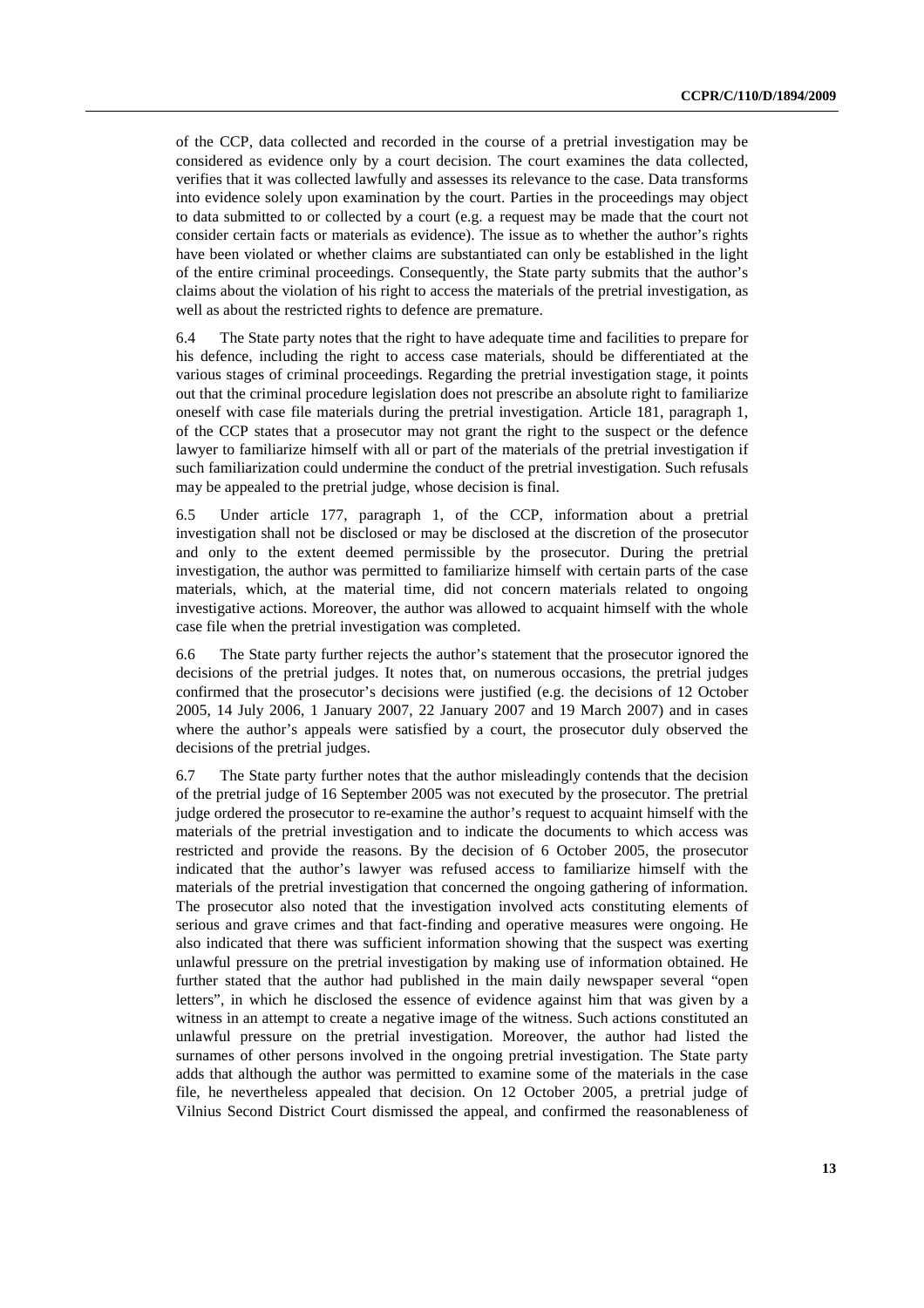the prosecutor's decision. On 3 November 2005, the author's defence lawyer was allowed to acquaint himself with the part of the file to which access was permitted.

6.8 As to the author's claim concerning his inability to become acquainted with documents related to the questioning of a witness, the State party notes that the pretrial judge examining the lawyer's appeal in that regard on 14 July 2006, and found the prosecutor's decision to refuse access to certain materials before the questioning justified. The State party emphasizes that the author and his lawyers were informed about the questioning of the witness and could have participated therein. Moreover, the author and his defence lawyer could raise the issues related to the present claim, including the questionings, during the ongoing court trial.

6.9 As concerns the author's request to acquaint himself with the prosecutor's decision to perform a psychiatric examination on two other suspects, as well as with the consecutive records, the State party notes that on 6 October 2006, the prosecutor partly satisfied that request and allowed the author to acquaint himself with the content of the questions to the experts. On 25 October 2006, a pretrial judge quashed the prosecutor's decision and indicated that, in line with article 209 of the CCP, the prosecutor should inform a suspect beforehand of the necessity to perform such an examination. However, since the prosecutor had adopted the order of the examination on 13 May 2005, i.e., before the author was considered a suspect, he was not informed of the said decision. Therefore, the pretrial judge ruled that the author should be permitted to access the content of the examination records. Moreover, the author and/or his defence lawyers could still raise those issues during the court trial.

6.10 The State party further notes that the author incorrectly submits that, on 19 March 2005, a pretrial judge had ordered the prosecutor to grant leave for him and his lawyers to familiarize themselves with the entire case file, and that that order was ignored. It points out that, in fact, the pretrial judge's decision had confirmed the prosecutor's decision as lawful and has dismissed the appeal. However, in the decision of 21 June 2007 of Vilnius Second District Court, the pretrial judge quashed the prosecutor's decision and stated that the prosecutor should allow the author and his lawyer to acquaint themselves with materials in the case file whose disclosure would not impede the pretrial investigation. On 13 July 2007, the prosecutor satisfied the author's request and provided extensive motivation for partially restricting access to some of the case materials, as, in addition to the above-mentioned unlawful disclosure of information of the pretrial investigation on the part of the author, other unlawful actions hindering the investigation had occurred. In particular, the prosecutor noted that shortly after the questioning of a witness at the request of the author, a publication appeared in the main daily newspaper, in which the essence of the witness' testimony was revealed. Furthermore, in the course of the investigation, two broadcasts were aired on television about other ongoing activities of the investigation. In his decision of 31 August 2007, the prosecutor listed all the documents with which the author and his lawyers were permitted to familiarize themselves.

6.11 Finally, the State party reiterates that the author and his lawyers were informed about their right to familiarize themselves with the materials of the case file at the end of the pretrial investigation. Indeed, the author was able to familiarize himself with the materials of the pretrial investigation after it had been completed, and had approximately half of year to prepare his defence.

6.12 Regarding the author's alleged impossibility to adduce additional evidence during the pretrial investigation, the State party notes that under article 218, paragraph 4, of the CCP, a prosecutor adopts the decisions in that regard. On 22 August 2008, the prosecutor rejected the author's request to supplement the case file. Since the case file was transmitted to Vilnius Regional Court on 2 September 2008, the author's appeal against the prosecutor's decision of 22 August 2008, together with the request to supplement materials,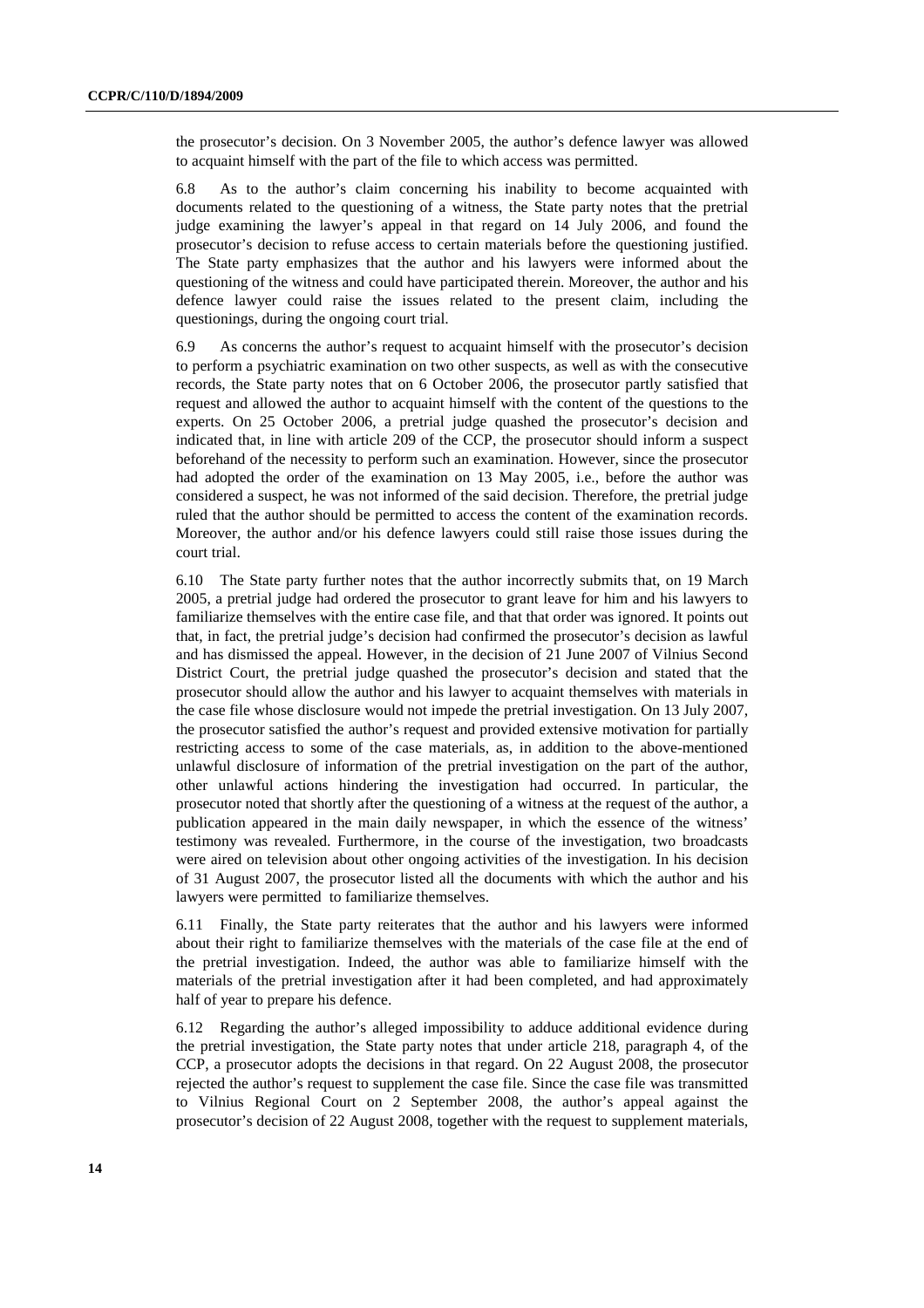was transferred to the court of first instance. Contrary to the author's statement that, on 15 December 2008, the court had dismissed all his and his lawyer's requests without examination, the State party points out that the court indicated that, at that stage of the proceedings, the request had to be dismissed as it could not consider requests to supplement the case file before it had examined the materials already on file. This statement, according to the State party, should not be considered as a definitive rejection of the request, but rather as a postponement of addressing it.

6.13 Regarding access to materials regarding witnesses who were granted anonymity, the State party submits that, although after the completion of the pretrial investigation, suspects and lawyers are entitled to acquaint themselves with the case file, and the author had exercised that right, it does not affect the institution of witness anonymity in criminal proceedings. In particular, in his decision of 17 March 2008, the prosecutor indicated that certain witnesses had been questioned in an ordinary way, but later requested anonymity due to fears about retaliation by the author. As such, the records of their testimonies were removed from the file. Given that this issue was also raised during the hearing of 15 December 2008, the court of first instance explained to the author and his defence that they would be able to question the witnesses to whom anonymity was applied at a later stage. Similarly, the court stated that the author's request to additionally question certain witnesses would be dealt with at a later stage of the examination of the case.

6.14 In the light of the above, the State party maintains that the author's claims regarding his ability to familiarize himself with the materials and his right to defence are unsubstantiated. In any event, the author's right to access materials in the case file and his right to defence were not restricted in a manner incompatible with article 14, paragraph 3 (b), of the Covenant.

6.15 On the author's claims about inability to communicate with his lawyers without interference, the State party notes that according to the information on file, he sought the alteration of the prohibition to leave Palanga, because his defence lawyers were based in Vilnius. Article 14, paragraph 3 (b), of the Covenant establishes the right to have adequate time and facilities to communicate with counsel of one's own choosing. The State party asserts that nothing prevented the author from choosing a lawyer practicing in Palanga, especially given the restraint measure. However, he chose lawyers practicing elsewhere. Nevertheless, the State party notes that the author's visits to Vilnius to meet his lawyers, not to mention other possible forms of communication, were not hindered. Quite to the contrary, the author's requests to the prosecutor, who, in accordance with article 136, paragraph 1, of the CCP, had the power to grant permission to leave the place of residence, were settled in an informal and prompt manner by fax. On several occasions, when examining the author's appeals against the prosecutor's decisions refusing to change the conditions of the imposed prohibition to leave Palanga, Vilnius Second District Court stated that the author was not prevented from going to Vilnius in order to visit doctors or lawyers. Moreover, the State party notes that the author had never submitted any complaints about hindrance or preclusion with regard to meeting with his defence lawyers. Therefore, the State party submits that that claim is unsubstantiated.

6.16 In light of above, the State party maintains that the complaints additionally submitted by the author on 15 March 2010, are premature or unsubstantiated and therefore thus inadmissible. The State party maintains that, in any event, the author's rights were not violated.

#### **Author's comments on the State party's additional observations**

7.1 On 11 September 2010, the author pointed out that the court had postponed the adjudication of his criminal case on 15 December 2008. Thereafter, his lawyer requested the court to question several witnesses; however, that request was dismissed on grounds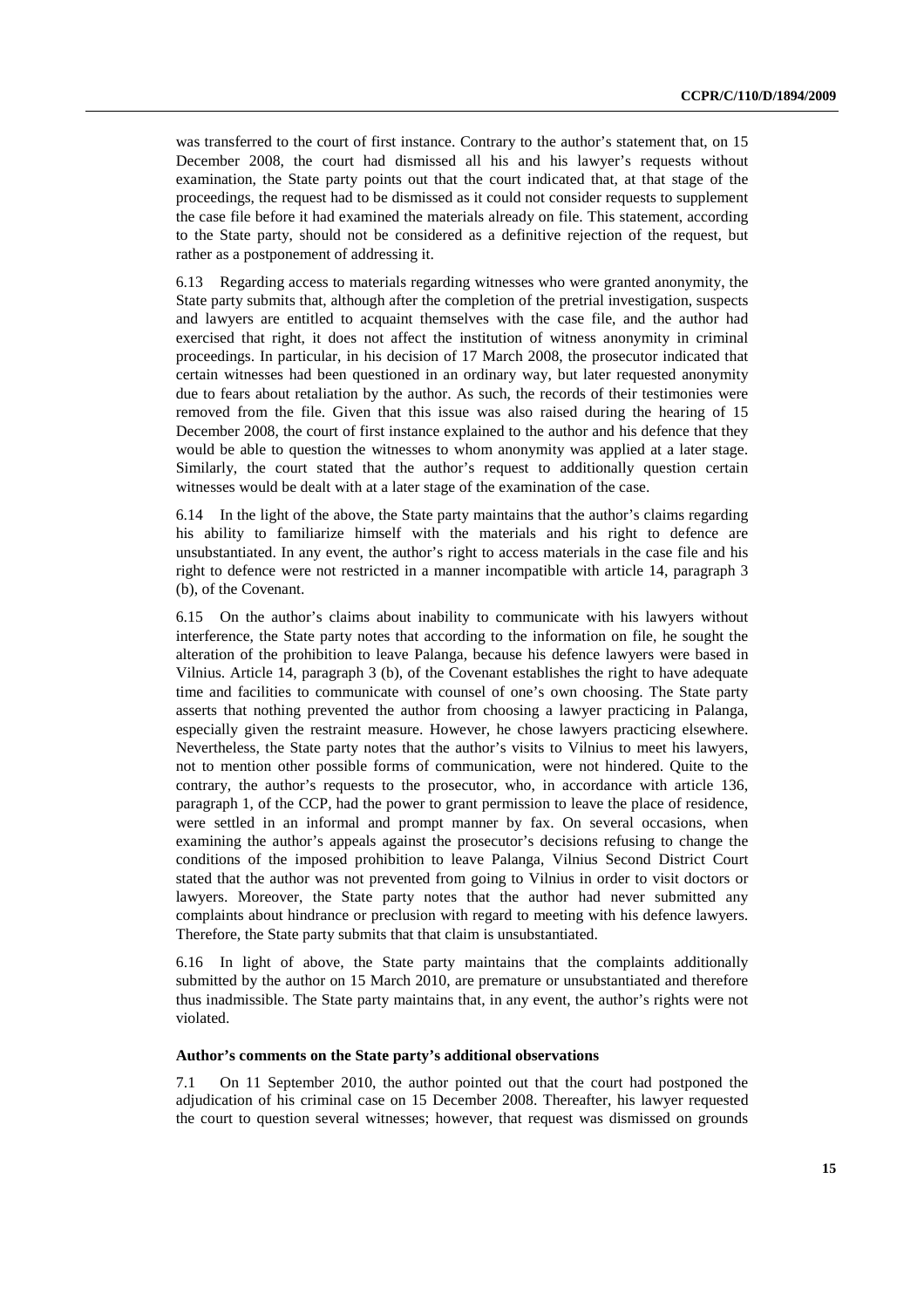that, at that stage of the criminal proceedings, that constituted new evidence, and new evidence could not be examined before evidence already gathered had been examined. The decision as to whether to alter the prohibition to leave Palanga was also postponed.

7.2 The author further explains in detail the alleged breaches of national law by the Vilnius Regional Court and the prosecution concerning the unjustified anonymity of witnesses.

7.3 With reference to the State party's argument that a prosecutor's decision may be appealed to a pretrial investigation judge, the author reiterates that, on nine occasions, the pretrial investigation judge quashed decisions of the prosecutor and ordered the prosecutor to re-examine his requests to access to case file materials. He gives instances of the prosecutor's non-compliance with the established time limits for examination of his requests, and notes that he could not influence witnesses. He reiterates that he was denied the possibility to participate in the questioning of several witnesses and points out that without being acquainted with the materials, he was unable to prepare for the questioning of witness N.

7.4 The author further states that the prosecutor did not allow him or his defence lawyer to become acquainted with the pretrial investigation materials concerning the questioning of witnesses P and N, which took place on 31 May 2006 and 30 June 2006, nor the questioning of witness B. He provides information on how he had unsuccessfully challenged the refusal decisions in court.

7.5 The author adds that on 29 May 2006, the prosecutor rejected his request to be questioned, as he felt that the questioning by the pretrial investigation officer lacked objectivity. That refusal was upheld by a court on 21 June 2006. Accordingly, the author submits that he was precluded from giving evidence; therefore, his rights guaranteed under article 2, paragraph 3, of the International Covenant on Civil and Political Rights have been violated.

7.6 As to the State party's statement that he was able to become acquainted with all the materials of the pretrial investigation after its completion in March 2008, he notes that he became acquaint with the materials on 26 May 2008. However, he still could not access "hidden rulings, prosecutor's letters, separate assignments".

7.7 He further notes that the prosecutor's decision of 22 August 2008, refusing permission to adduce evidence, was appealed on 2 September 2008 to a higher prosecutor. The appeal was referred for examination to Vilnius Regional Court and on 15 December 2008, the regional court refused to examine his request.

7.8 Regarding the State party's argument that he could have opted for a lawyer in Palanga, the author points out that the national law provides for, inter alia, unhindered communication with the defence lawyer of one's choice and that the prohibition to leave Palanga served in fact as a punishment and a hindrance to his enjoyment of his right to defence.

#### **Issues and proceedings before the Committee**

#### *Consideration of admissibility*

8.1 Before considering any claim contained in a communication, the Human Rights Committee must, in accordance with rule 93 of its rules of procedure, decide whether or not the case is admissible under the Optional Protocol to the Covenant.

8.2 As required under article 5, paragraph 2 (a), of the Optional Protocol, the Committee has ascertained that the same matter is not being examined under another procedure of international investigation or settlement.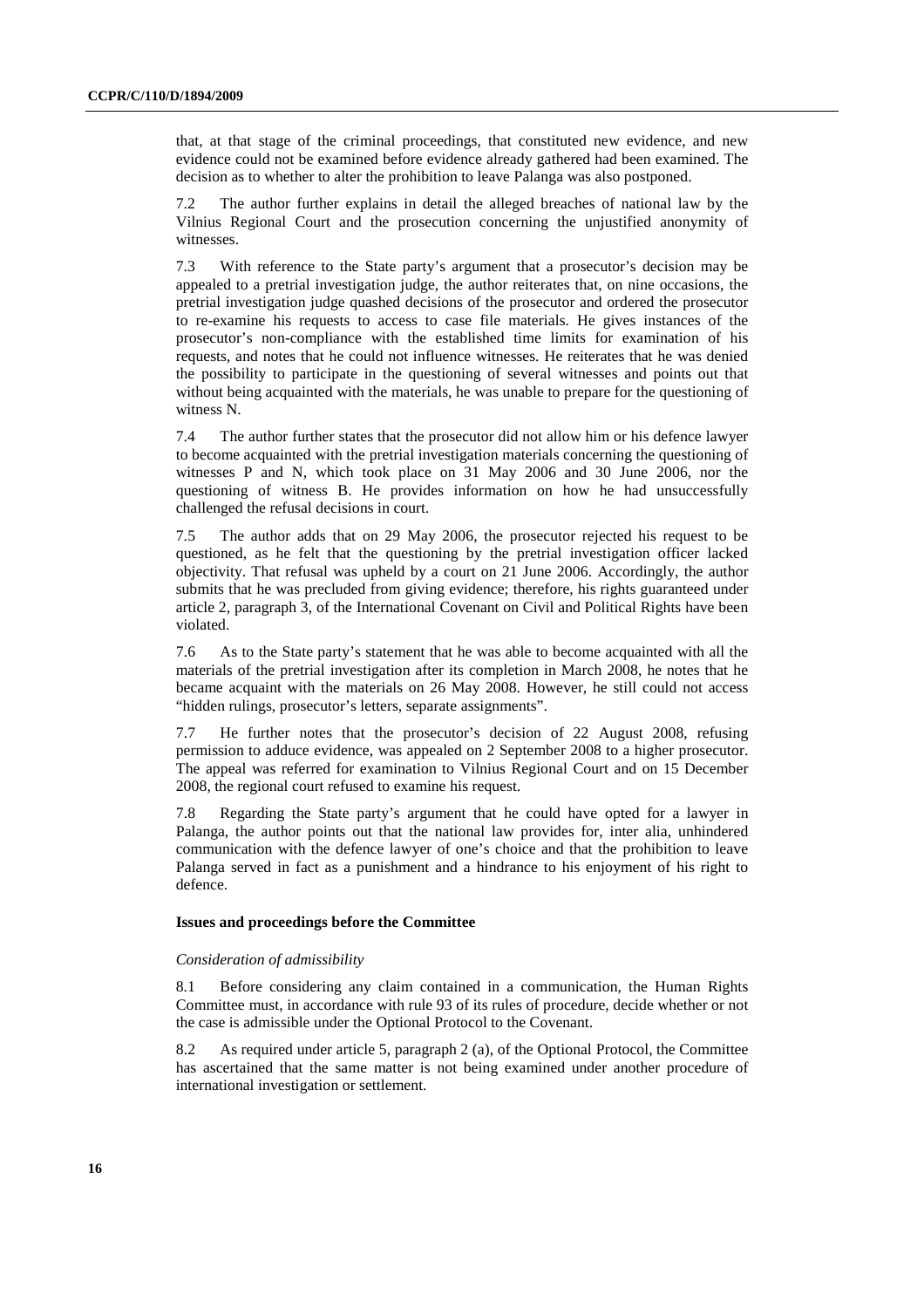8.3 The Committee notes the author's claims under articles 7 and 10 of the International Covenant on Civil and Political Rights that the termination of his participation in the experimental clinical trial on 16 August 2005 negatively affected his state of health. In that connection, the Committee notes that the right to participate or not in experimental clinical tests organized by a private entity with the aim of testing a particular drug and which has been entered into at one's free will prior to one's detention, as in the circumstances of the present case, does not fall within the scope of the Covenant. Consequently, the Committee concludes that those claims are incompatible with the provisions of the Covenant and, therefore, that part of the communication is inadmissible under article 3 of the Optional Protocol to the Covenant.

8.4 The Committee notes the author's claim under article 10 of the Covenant concerning his interrogation on 5 and 6 June 2005 while hospitalized, and which allegedly resulted in the deterioration of his health. In the light of the information on file, the Committee considers that claim inadmissible under article 2 of the Optional Protocol, as it is insufficiently substantiated.

8.5 Similarly, regarding the author's claims under article 9 of the Covenant concerning his allegedly unlawful placement in custody from 19 May to 9 September 2005, taking into account all pertinent information on file, the Committee considers that those claims are not sufficiently substantiated for purposes of admissibility, and are therefore inadmissible under article 2 of the Optional Protocol.

8.6 Furthermore, the author claims violations of his rights under article 14, paragraph 3 (d) and (g), of the Covenant, as on 5 and 6 June 2005, he was interrogated while in hospital and in the absence of a lawyer, and his helpless state in hospital was used by the investigation officer in an attempt to force him to confess guilt. In that connection, the Committee notes that, given the available information on file and taking into account that the author never actually confessed guilt, those claims are also insufficiently substantiated for purposes of admissibility. Accordingly, the Committee concludes that that part of the communication is inadmissible under article 2 of the Optional Protocol.

8.7 The Committee further notes the author's claims under article 14, paragraph 3 (b) and (g), of the Covenant that on 18 March 2008, while he was hospitalized and contrary to his medical doctor's prohibition to conduct investigative actions, he was notified that he was a suspect and, despite his poor state of health, was questioned by investigators. In that regard and in the light of the information on file, the Committee considers that the author has failed to sufficiently substantiate those claims and, therefore, that part of the communication is inadmissible under article 2 of the Optional Protocol.

8.8 Regarding the author's additional claims under article 14, paragraph 3 (b) and (e), of the Covenant that he did not have sufficient time and opportunity to prepare his defence since he was denied the opportunity to acquaint himself with the materials of the pretrial investigation and to supplement them, as well as to freely communicate with his lawyer, the Committee notes, first of all, that according to the information provided by the parties, during the pretrial investigation, the author was precluded from acquainting himself with specific parts of the materials in the case file. However, in the light of the information on file, the refusals to grant him access to part of the materials were motivated and on a number of occasions, reviewed by national courts and while some were upheld or modified with more specific grounds for refusal, others were overruled and permission was granted. In those circumstances, the Committee is unable to conclude that the refusals in question were arbitrary. Furthermore, the Committee notes that the issue of supplementing the materials of the pretrial investigation (at the court trial stage) relates to the manner in which the national authorities evaluated evidence and determined what evidence specifically was relevant in the framework of the court trial. The Committee observes that those allegations relate primarily to the evaluation of elements of facts and evidence by the national authorities.